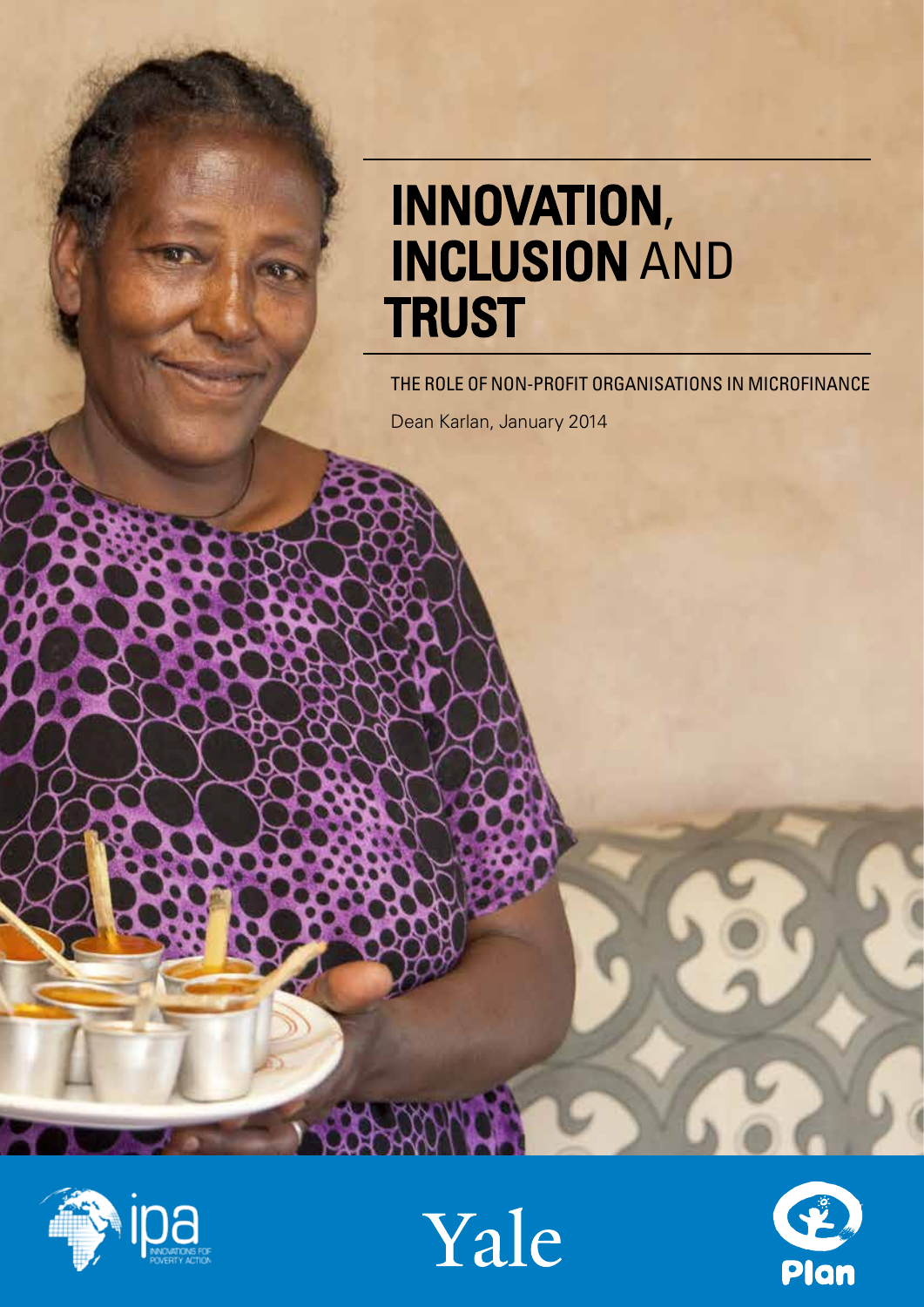#### **Contact information:** [dean.karlan@yale.edu](mailto:dean.karlan@yale.edu)

#### **Author's notes:**

The names and short stories used in the case studies are fictional but based on the real life situations of many individuals I have met. Images throughout are for illustration only. I thank Plan International for commissioning the paper and financial support. I retained unrestricted intellectual freedom on the ideas and words put forward in this paper. I thank Ted Barnett, Sana Khan and Glynis Startz from Innovations for Poverty Action for assistance throughout, Deborah Kenchington, Jane Labous and John Schiller from Plan International and Abhijit Banerjee, Alex Counts, Chris Dunford, Julia Levinson, Alex Rizzi and Chris Udry for comments.

#### **Photo credits:**

Plan / Mike Goldwater: Cover Dean Karlan: p.14 Plan / Mike Goldwater: p.15 Plan / Jane Hahn: p.17 Plan / Lars Scholtyssyk: p.18 Plan / James Stone: p.21 Plan / Alf Berg: p.22

**Design:** Sandra Dudley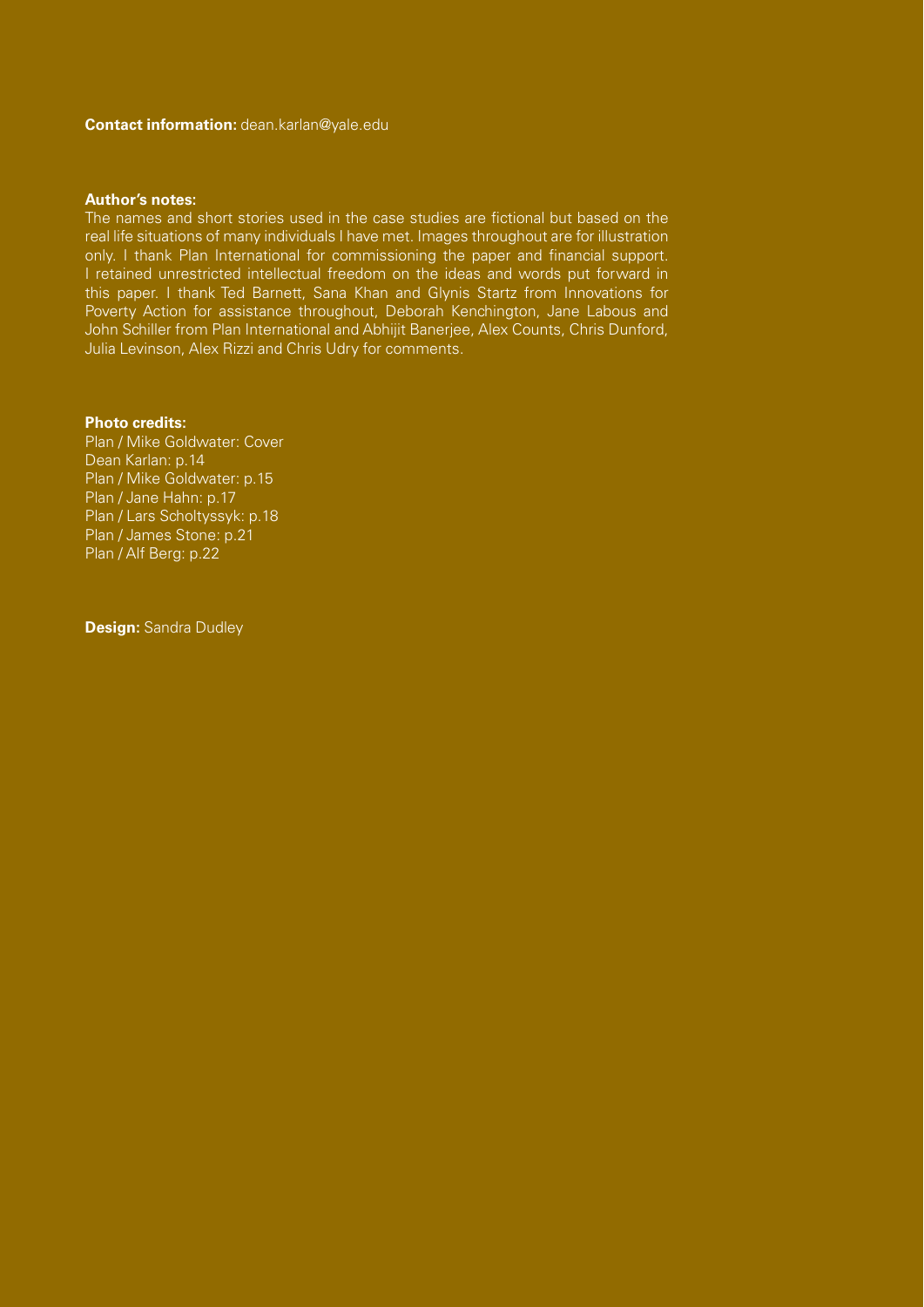# **CONTENTS**

| <b>SECTION 1</b><br>Innovations, research and development<br>on business processes 6 |
|--------------------------------------------------------------------------------------|
| <b>SECTION 2</b><br>Serving the unprofitable 11                                      |
| <b>SECTION 3</b>                                                                     |
| <b>SECTION 4</b>                                                                     |
|                                                                                      |
|                                                                                      |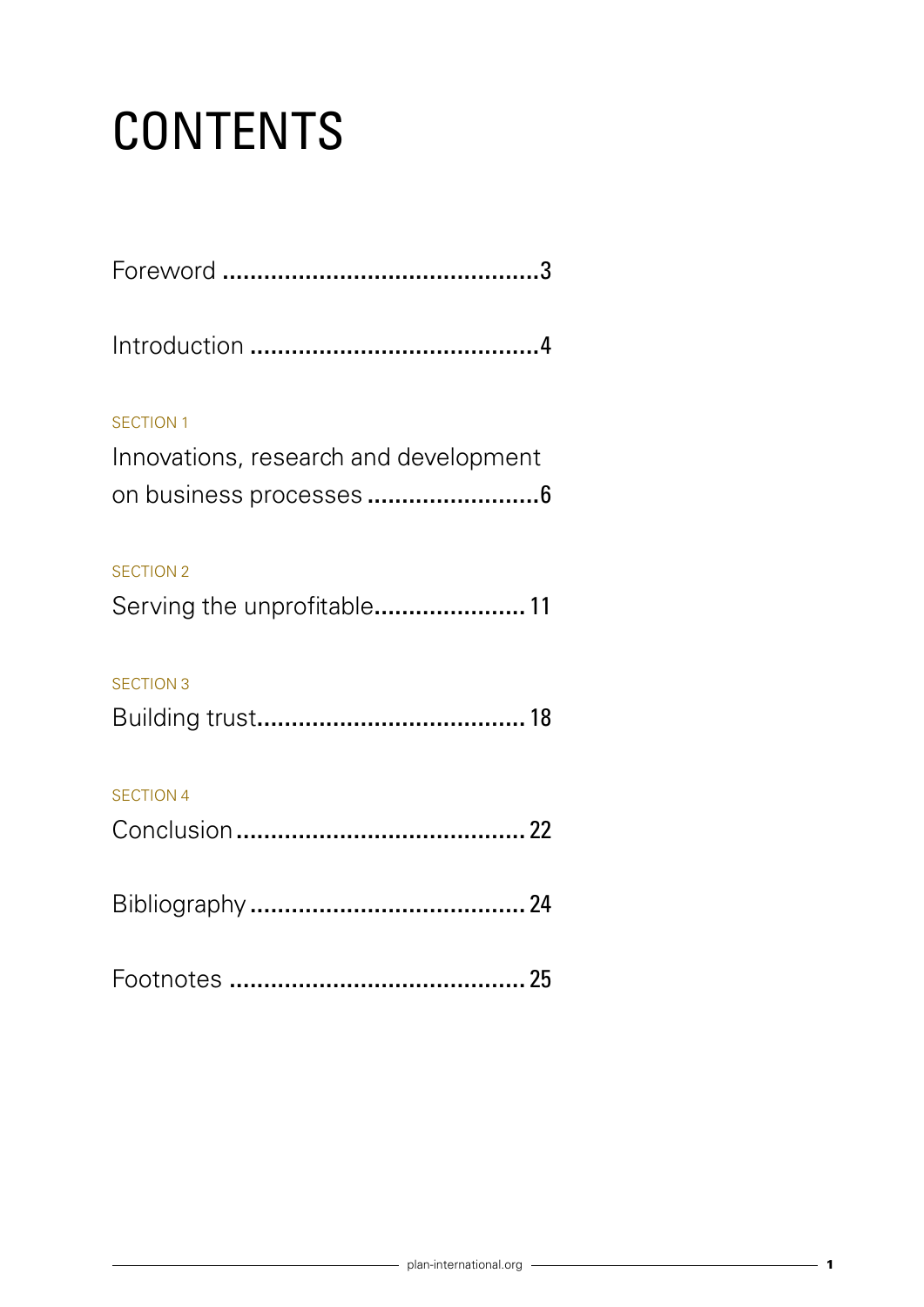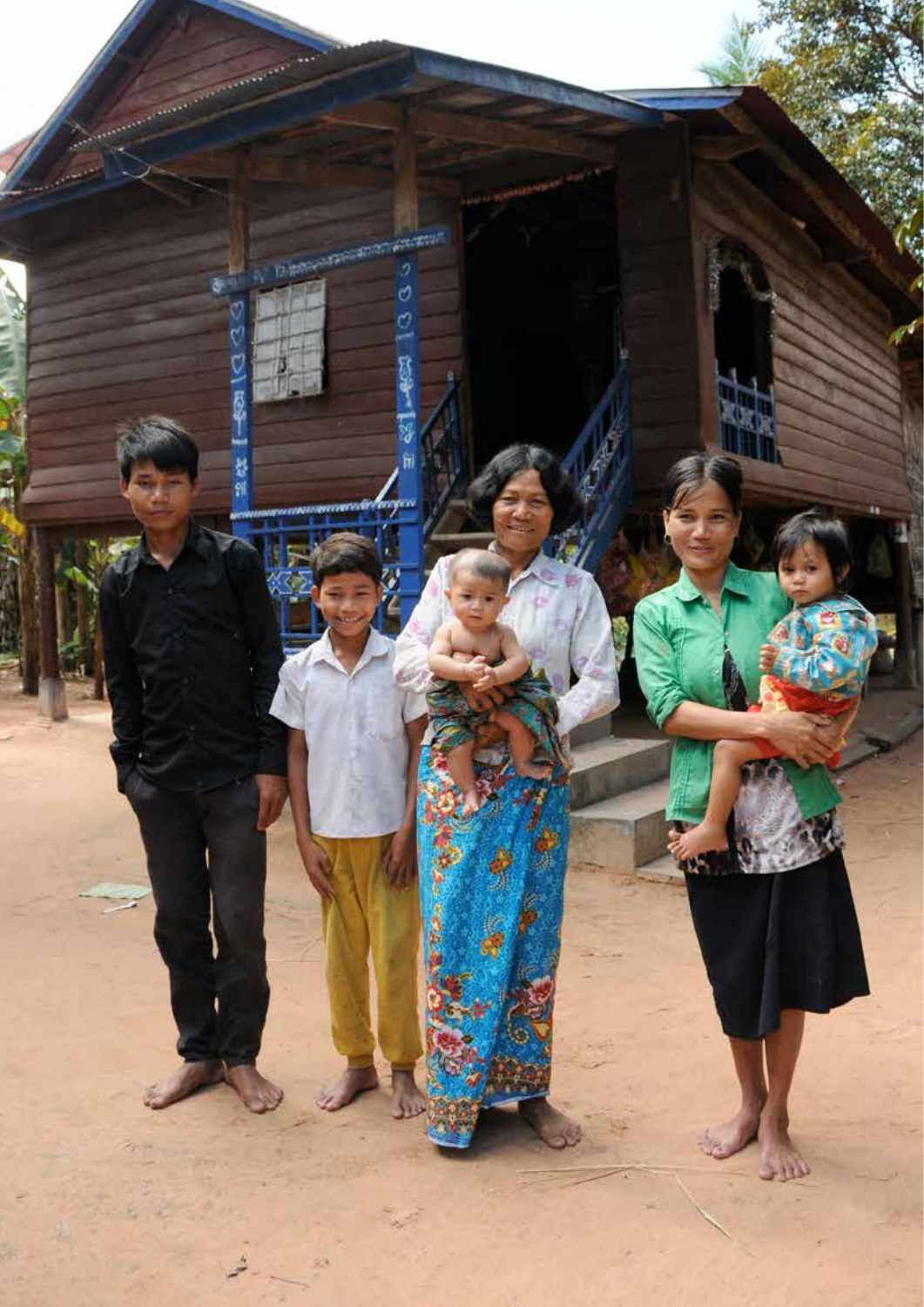## <span id="page-4-0"></span>FOREWORD

by John Schiller, Microfinance Advisor, Plan International

One important component of Plan International's overall development programme is the promotion of financial inclusion for the poor, specifically through the model known as Savings Groups. This new paper written by economist Dean Karlan on the role of non-profit organisations in financial inclusion helps to situate the work of our Savings Groups initiative in the context of the wider financial inclusion movement. Karlan is an accomplished American development economist, a professor of economics at Yale University and the president and founder of Innovations for Poverty Action (IPA), a nonprofit organisation that applies rigorous techniques to develop, test and scale up solutions to problems faced by the poor in developing countries.

The three areas that Dean Karlan lays out in this paper give us the opportunity to think about how we work. We've traditionally provided access to financial services but as this paper makes clear, there is a much larger and more complex body of work that can either facilitate the evolution of the poor's use of formal financial institutions, or satisfy their need for financial services directly through non-formal mechanisms until the time when formal institutions find ways of working with them.

The paper gives examples of activities within each area. Two of these refer to Plan directly: working with the unbanked rural poor through Savings Groups; and working with the ultra-poor through cash and asset transfer programmes.

#### IN SUMMARY

In the section **Innovations, research and development on business processes**, the paper focuses on formal microcredit and cites two examples: the development of flexible loan repayment schemes that can stimulate business development among the loan recipients, and institutional arrangements where the source of capital serves as equity rather than the business incurring debt through loans. Plan no longer works with microcredit institutions per se, but through its Savings Groups programmes encourages both flexible savings opportunities and flexible repayment terms on loans for group members who borrow.

The second section, **Serving the unprofitable**, cites Plan twice for reaching the rural poor and the ultra-poor, both through Savings Groups and through programmes of cash and asset transfers. We must mention, in addition, Plan's work to include children and youth into Savings Groups and complementing savings and credit with financial education and life skills training. In West Africa we have reached 82,000 youth in three countries, a significant accomplishment. If others follow, using Savings Groups for youth as a first step to financial inclusion through informal institutions could become Plan's niche area and a contribution to the community of practice.

In the third section, **Building trust**, the paper shows how outside endorsement of a product or service can help convince the poor of its value. The Banking on Change project in collaboration with Barclays Bank and CARE is doing this by demystifying banks and working with mature Savings Groups to establish commercial relationships with them. The endorsement of this process can also lead to innovation, where banks are encouraged to come up with new technologies and systems to reach formerly unprofitable markets profitably.

This paper puts Plan's work into context, can inspire us to greater effectiveness by creating awareness of other opportunities and puts us in the mainstream of organisations working to build financial inclusion.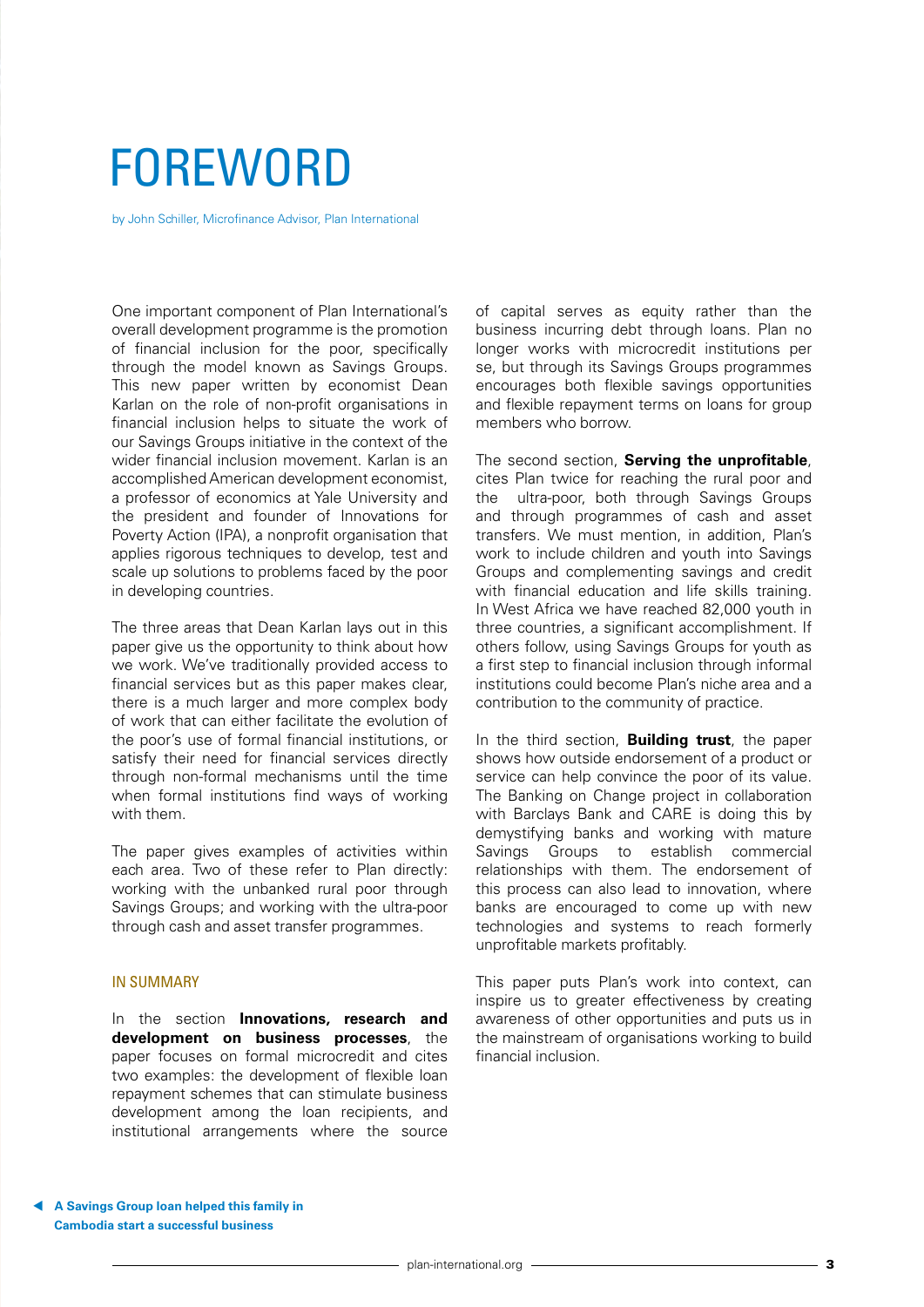# <span id="page-5-0"></span>INTRODUCTION

**Finance can be a glue that holds all the pieces of our life together, making it so that money is in the right place at the right time for the right situation.** To borrow and save is to move money from the future to now, or now to the future. To make a payment is to move money from one place to another place. And to insure is to move money from 'good' situations to 'bad' situations.

Ideally we would never have to think about finance. Finance would be seamless, operating in the background, never getting in the way. Finance would make it possible to invest and consume exactly as one deems optimal given the other constraints one has in life.

#### SO WHAT DOES GET IN THE WAY; WHY IS THIS NOT THE WORLD WE LIVE IN?

For the perfect world model, finance needs perfect markets and individuals that make fully rational choices. This requires four assumptions: perfect information and enforceability of contracts; zero transaction costs; perfect competition; and fully rational consumer behaviour. There may be situations where all of these are true, but in developing countries that is rarely the case. Contracts are often not enforceable as local institutions and legal systems are not strong enough; physical distance alone can drive up transaction costs for accessing financial services; often few firms are present, thus providing each with some market power; and many behavioural biases and competing claims on an individual's attention may lead to systematic mistakes.

For a long period these issues prevented financial markets from developing, and the result was stark: the poor had little access to credit and savings with formal institutions. The cumulative

obstacles of all the inefficiencies were simply too high for traditional banks to want to serve them, and no one else was filling the gap. Then, starting in the 1970s, Muhammad Yunus changed the landscape of finance for the poor. Simply put, he developed a new business model. This model lowered transaction costs for the lender, and removed some of the information asymmetries that made it difficult to lend. This innovation required some tinkering, some exploration, and a great deal of risk. And this was not done by the for-profit world in search of profits. As first implemented, it was not sustainable, and required a subsidy. Hence the role for NGOs.1

Recently, a flurry of randomised trials to measure the impact of the expansion of credit for the poor in developing countries has found strikingly consistent results: microcredit is having a positive, albeit small, impact. Millions are not being lifted out of poverty, as the promise once was. For example, the 2006 Nobel Peace Prize press release *(2006)* claimed that: "Lasting peace can not be achieved unless large population groups find ways in which to break out of poverty. Microcredit is one such means"

But evidence of massive deleterious effects has also not materialised, instead, numerous studies have shown very modest positive results.<sup>2</sup> Two early studies, one in India and one in the Philippines, show that although there is a positive impact on some outcomes, it is modest and limited to specific populations *(Banerjee et al. 2013; Karlan and Zinman 2011)*. An earlier study on a for-profit lender in South Africa that provided expensive (by international standards) microloans to employed individuals, ironically has been the only study of the recent flurry to find an average increase in household income. This result occurred because the credit led individuals to be more likely to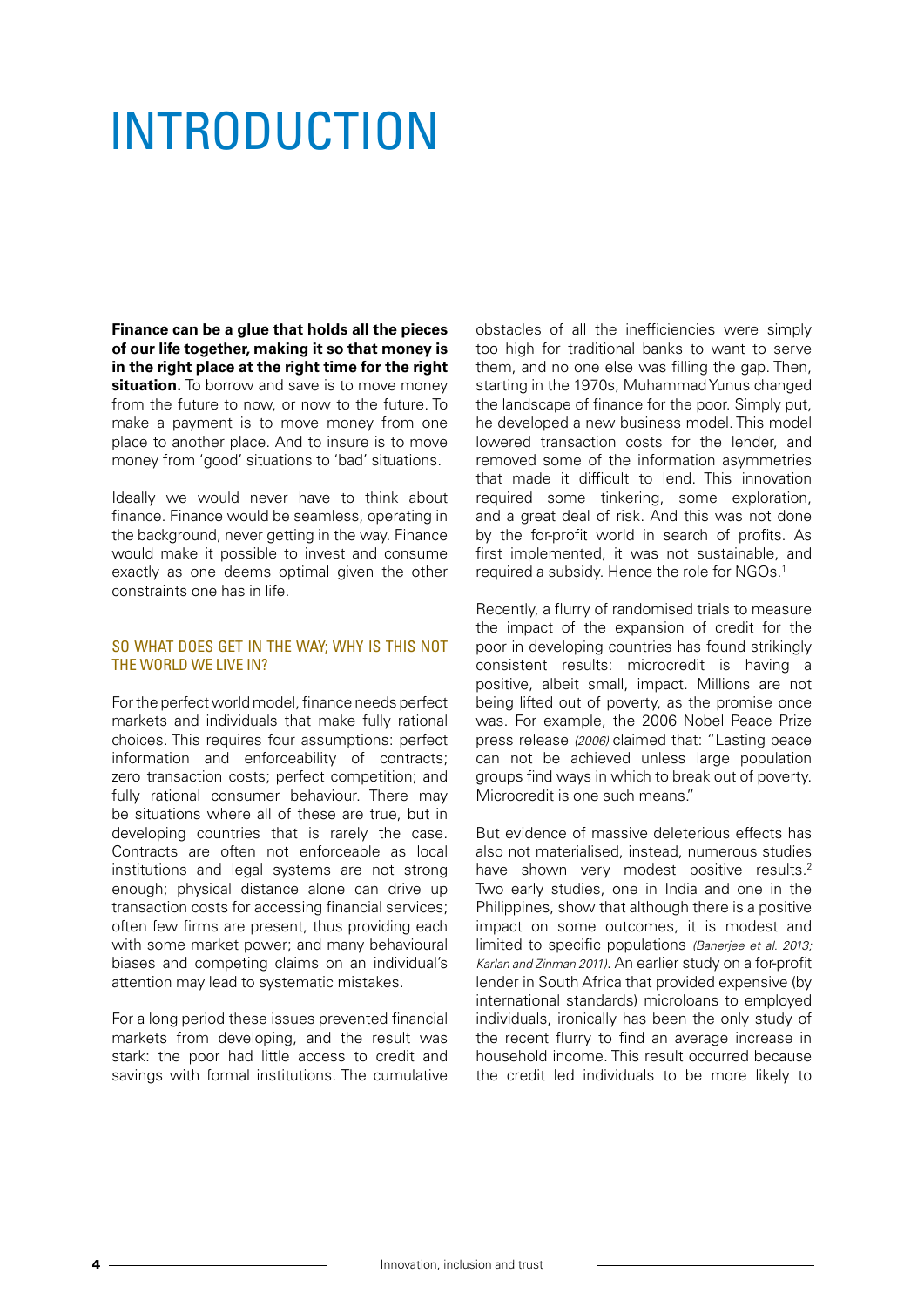remain employed a year later *(Karlan and Zinman 2010)*. Moreover, the impact is not of the nature or to the degree that microcredit enthusiasts hoped for: for instance, there is limited, if any, impact on downstream outcomes such as healthcare, education, women's empowerment, or overall consumption.3 More recent studies have found similar results *(Crepon et al. 2011; Angelucci, Karlan and Zinman 2013; Augsburg et al. 2012; Attanasio et al. 2011; Tarozzi, Desai and Johnson 2013)*. Results do indicate, however, that although there is no increase in consumption or household income, access to microcredit can help borrowers cope better with risk and shocks by helping smooth consumption and retain assets; there is also some limited evidence of increased investment in enterprise. These are important and positive outcomes.

With evidence building that microlending is profitable, for-profits have shifted into the space (or in many cases, non-profits have become forprofit entities). As they have done so, at least one NGO disengaged in favour of programmes which aren't served by the for-profit sector. Unitus, a large NGO, chose to move away entirely from microcredit. Its co-founder Joseph Grenny explains: "Unitus found that for-profit microcredit providers in a robust competitive marketplace tended to provide better loan products to the poor at better interest rates than NGOs. And yet in some regions of the world that robust competitive marketplace could not develop because inefficient NGOs who dominated the sector operated with grant capital. Their presence deterred for-profit players from entering as they could not compete on equal terms. In the financial inclusion sector, grant funds at some point become an obstacle to progress rather than an accelerator of change." *(Grenny 2013)* Note that embedded in this quote are interesting empirical claims, which are outside the scope of this paper to assess. What is important here is simply the motivation, that this was the perception that shifted a large microcredit non-profit away from microcredit, and into other activities.

This leads to the main impetus behind this paper: if microcredit, as traditionally implemented, is being done just as well by for-profits, where to for non-profits? What is the role for subsidy in the financial inclusion space? Subsidies should not be used to finance operations of an entity when investor money is readily available to do the same. Subsidies should be used to address some gap created by a market failure, or merely for redistribution purposes.

I put forward three important roles that nonprofits can (and some do) play in the financial inclusion arena, roles that do require subsidy from donors: innovation; reaching populations left out by for-profit institutions; and building trust between those organisations and the populations they serve.

> **If microcredit, as traditionally implemented, is being done just as well by for-profits, where to for non-profits?**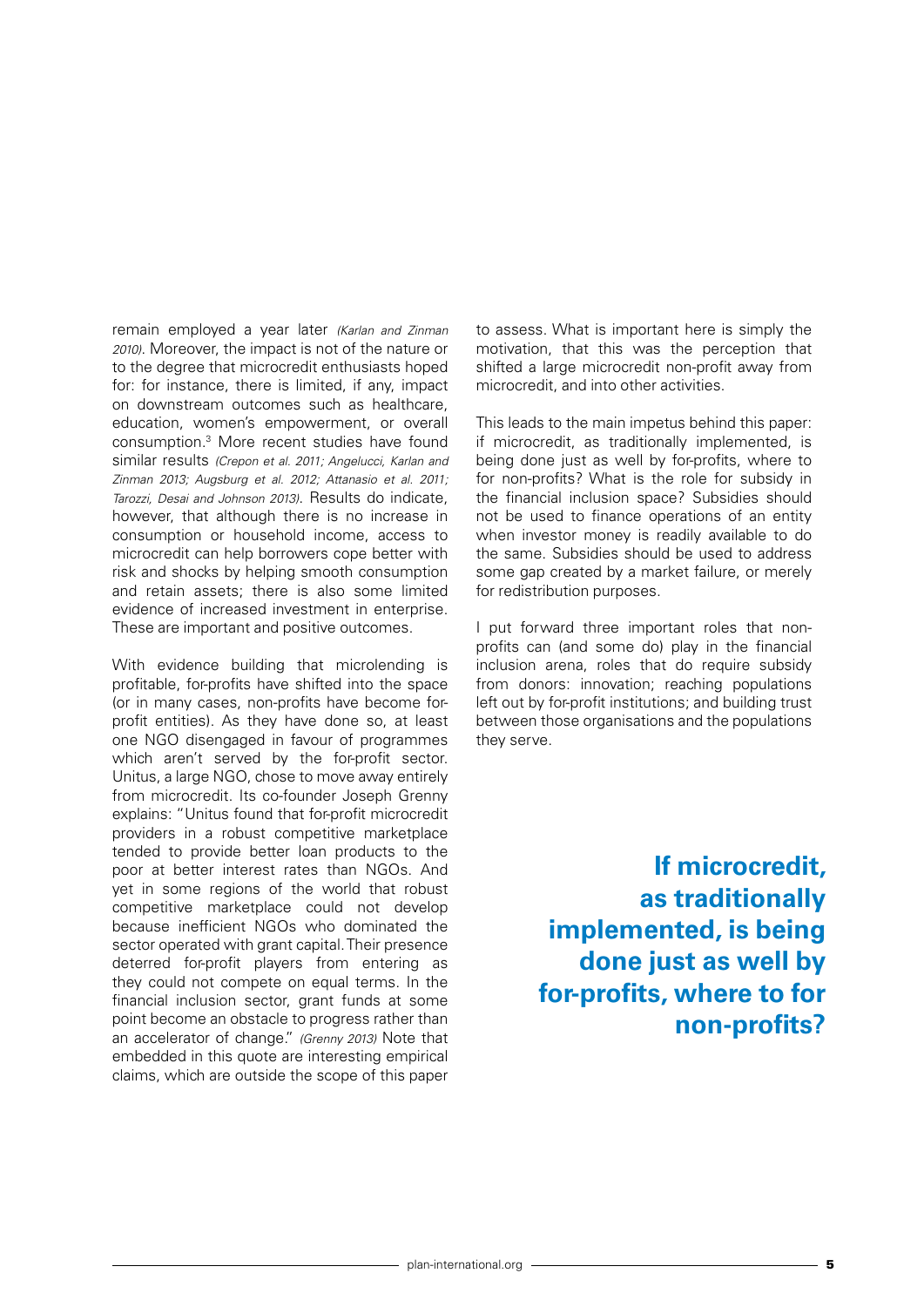

 $\blacktriangle$ **Young artists in El Salvador received training from Plan and now sell their products at market**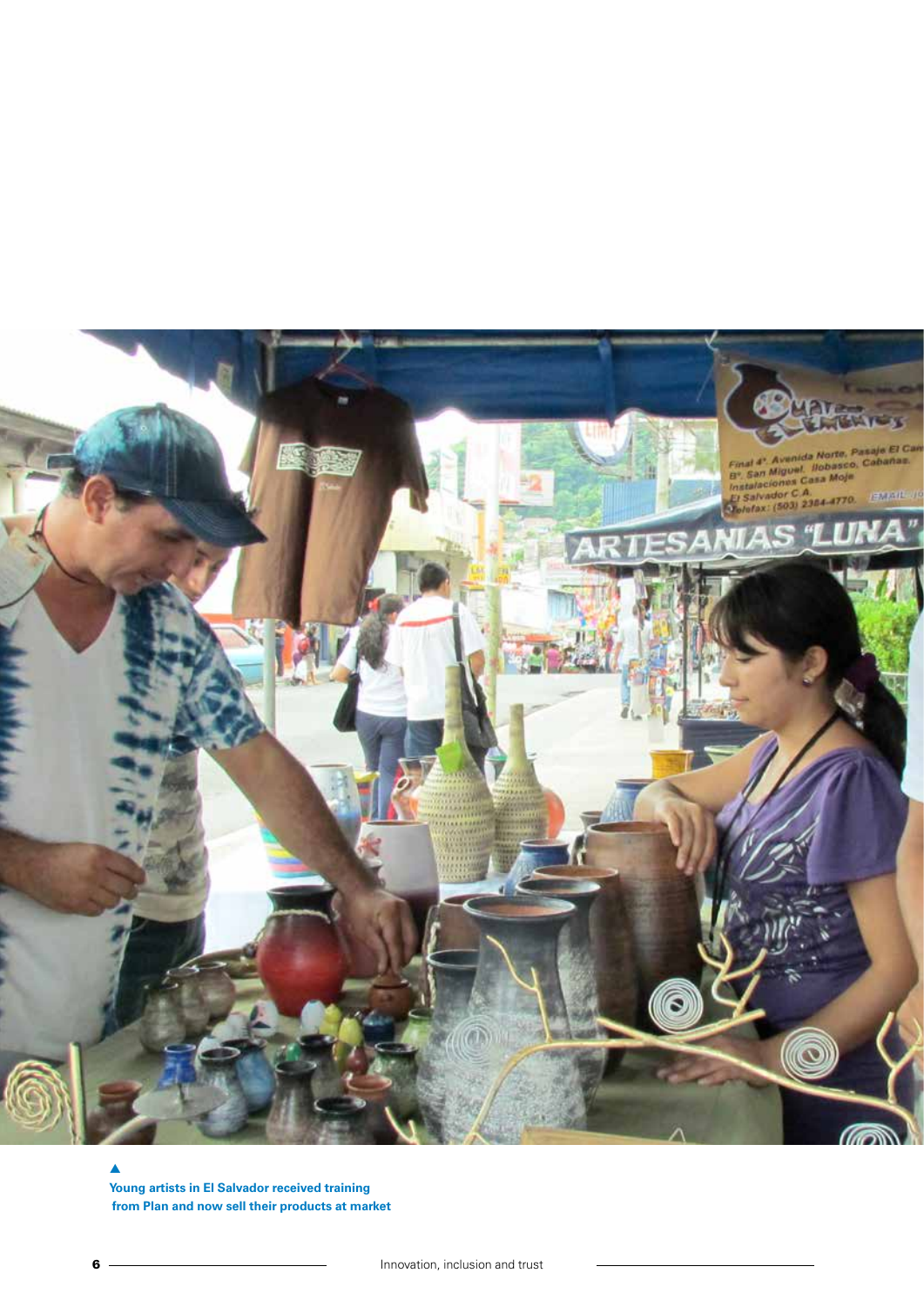## <span id="page-8-0"></span>SECTION 1 INNOVATIONS, RESEARCH AND DEVELOPMENT ON BUSINESS PROCESSES



*"Imitation is the sincerest form of flattery." (Colton 1824)*

The non-profits in microcredit ought to be proud. The fact that the for-profits have mimicked them, bringing in investor money and in some cases pushing them aside, is a huge success for the non-profit world. They innovated, made the case, and then for-profits imitated.

So the first role is simple for non-profits: continue innovating. Focus on developing products and services that improve the impact on clients, but eventually do not require a subsidy (note: I am not arquing that ongoing subsidies are bad; rather, the scenarios in which ongoing subsidies are appropriate are discussed in the next two sections).

Why not rely on for-profits for this innovation? When for-profit firms expect to reap windfall profits, they have shown themselves very willing to spend large quantities of money on high-risk innovations (take pharmaceutical R&D for example), but for several reasons this may not prove to be the case with financial inclusion. When the upside of the innovation may be all for the client and not the firm, then there is little incentive to invest heavily in research and development. This is even more true if it is difficult to reverse a change. For example, if it is not profitable for banks to offer more flexible credit with delayed start to repayment *(Field et al. forthcoming)*, or lower interest rates *(Karlan and Zinman 2013; Karlan and Zinman 2008)*, then the bank may find it even more difficult to reverse such a policy change to return to the more profitable prior practice. This thwarts innovation by for-profit firms, since their first priority is profit, not social impact (even a 'double bottom line' firm, if not its investors, typically faces a trade-off between profits and impact).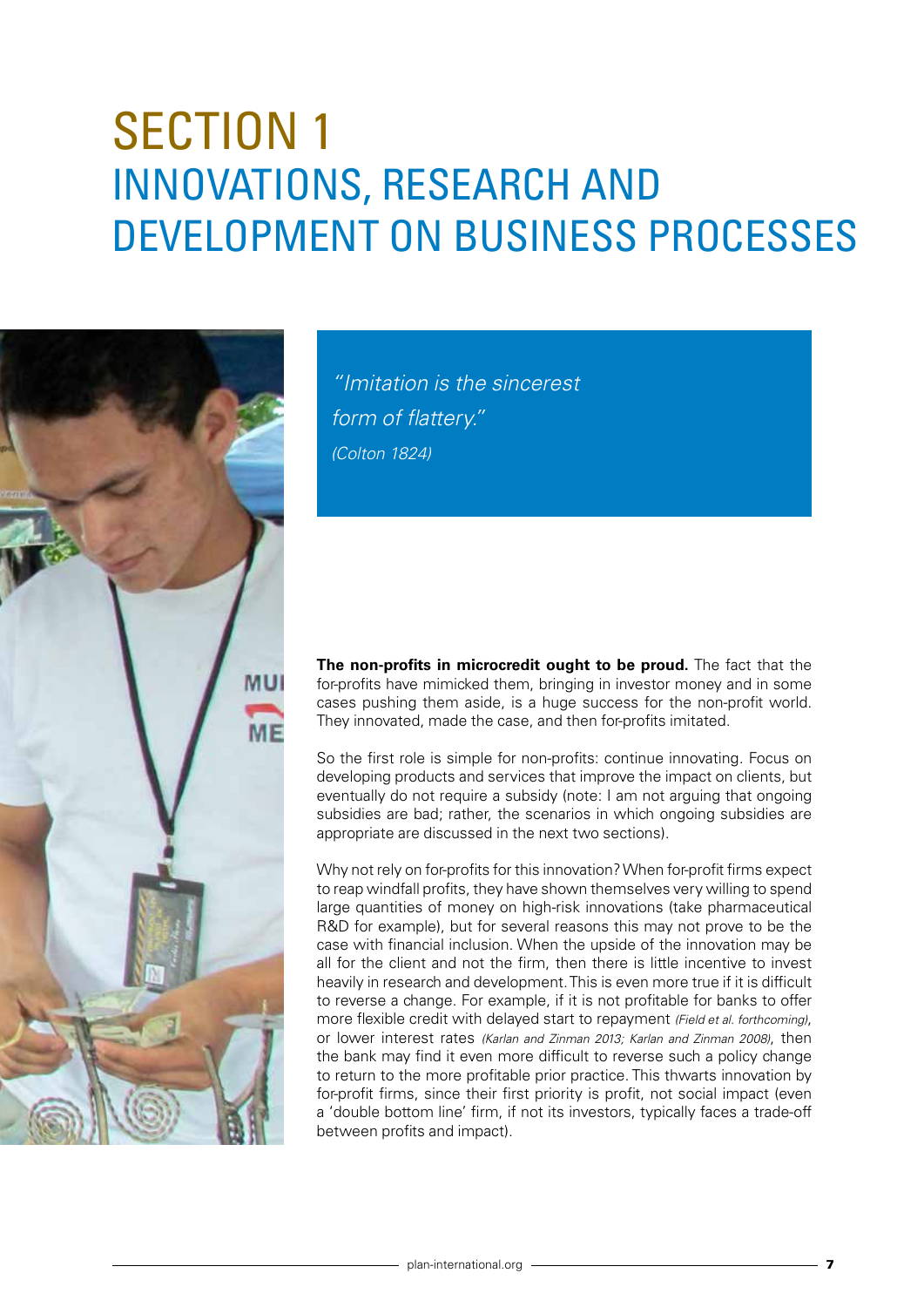Secondly, the expected returns to process innovations may be small if firms are unable to harness the rewards from that innovation. Patenting business process ideas is difficult; institutions have to assume that profitable innovations will be taken up by the rest of the financial services field when introduced.

NGOs may be better suited to exploring creative improvements. Because an NGO's final goal is not profit but increasing the welfare of a population,

they can innovate with a focus on impact, not mere financial profits. More than that, NGOs do not have to worry about other firms competing away the returns to a beneficial product – on the contrary, NGOs should want as much of the financial services sector as possible mimicking them by implementing the beneficial innovation. Mission accomplished

**Because an NGO's final goal is not profit but increasing the welfare of a population, they can innovate with a focus on impact, not mere financial profits.**

if investor money pours in and puts them out of that business (hopefully, given their talents for innovation, the NGO team will shift into other areas and continue innovating). So rather than looking at the decision in terms of costs and expected returns, when deciding whether to innovate, NGOs need only worry about the opportunity cost of not using the money in some other way.

Here I put forward two examples of potential innovations in financial inclusion: flexible repayment schedules, and equity rather than debt.

In corporate project finance, cash flows get matched: a firm wanting to build a factory typically does not start paying principal back until the factory is generating revenue. This matching of inflows to outflows is not the standard in microcredit. Loans require steady regular payments, but many microfinance institutions' (MFI) clients have highly variable incomes making five times as much one week as they did the week before, and a tenth of that figure the week after. Adding flexibility to repayment programmes could decrease default rates, increase the potential client base among those

> driven away by their fear of default, and increase the size of potential loans. In comparison to formal financial institutions, informal sources, such as moneylenders, already have the ability to implement this flexibility. In addition, their monitoring is so comprehensive that they can let borrowers miss a payment if they are likely to be able to make it up

later. MFIs could build some of these advantages into their products by providing clients with several vouchers to be presented in lieu of a payment, thus allowing them to skip if they have a particularly bad week or two, without defaulting on the entire loan (for a thought piece on this topic see Karlan and Mullainathan *(2007)*).

In a similar vein, grace periods early in the loan repayment cycle could help borrowers. Currently, most MFIs require repayment of a loan to start almost immediately. Since it often takes a while for business investments to generate profit, strict repayment schedules may discourage more profitable but riskier investments. One NGO tested just this, for poor, urban borrowers in India. The NGO increased the normal two-week grace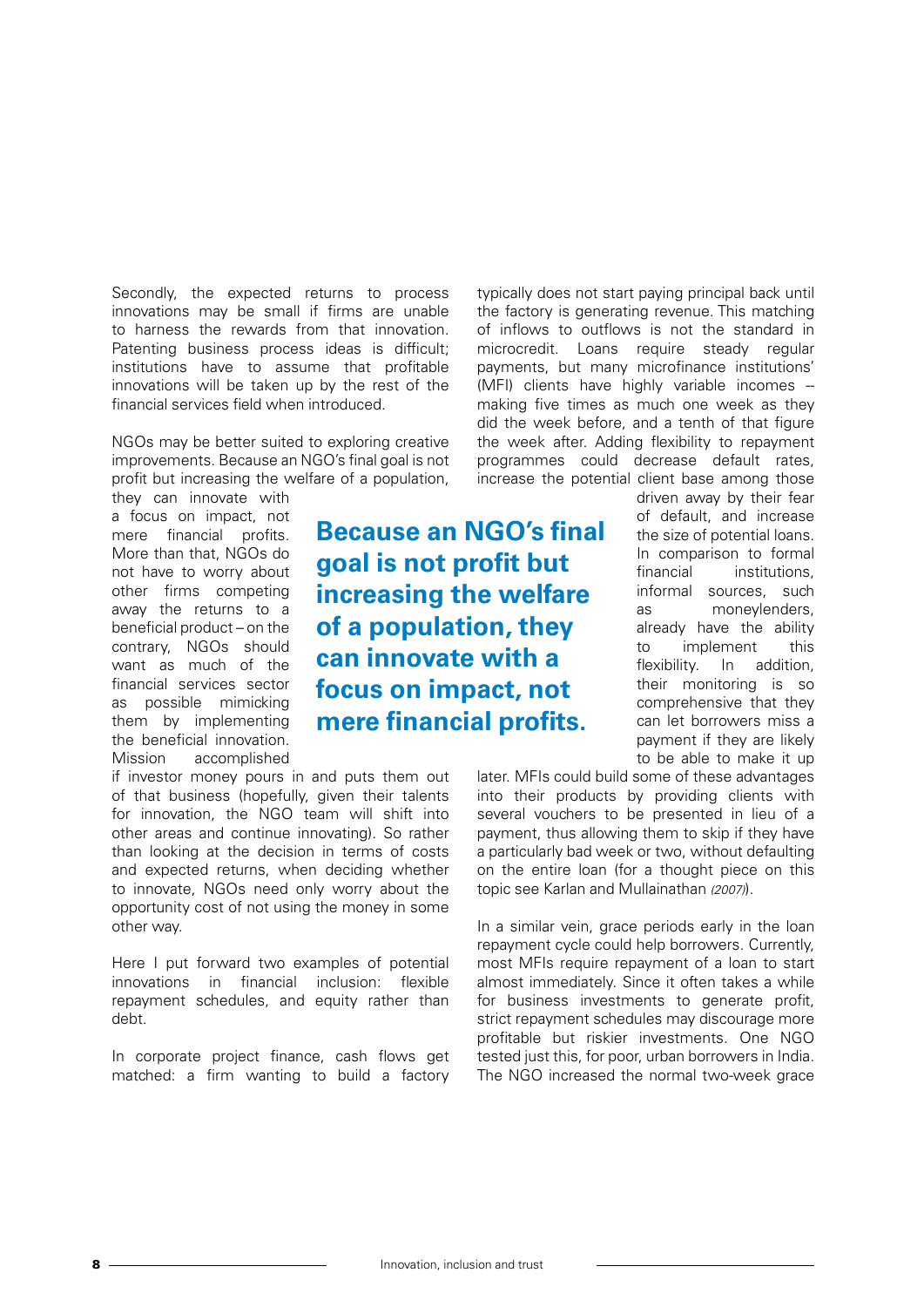period to two months in order to give borrowers significantly more time to invest before they had to start paying. Results showed significantly higher profits and higher likelihood of starting a business in both the short and long run, but also much higher rates of default. The potential for this new repayment model among for-profit institutions is unclear *(Field et al. forthcoming)*. While there may be value to gain from potential clients' willingness to pay for the change, there is increased cost in the greater risk each client then poses. Further changes could be tested by NGOs to try to decrease default rates and make the strategy more cost effective for for-profits.

Equity, rather than debt contracts, is a second example of innovation ripe for exploration. Conservative Islamic areas of the world are often more constrained in their use of microcredit because the traditional model is not considered compliant with Sharia law. In many areas there has been experimentation with and a transition to Islamic financial models, which usually use methods of leasing or selling assets instead of debt and interest. A variety of products have been introduced: Murabaha, which allows an asset to be sold in cash or instalments with an agreed upon mark-up; Ijarah, in which a monthly fee is paid to lease an asset; Musharaka, a partnership in which one or both partners provide financing and/or time and effort for a project. Because rules governing Islamic finance restrict debt, finding and evaluating different ways for populations to access capital is an excellent task for NGOs. The models found could also be applicable beyond the Islamic world, as limiting debt and focusing more on equity could be a more attractive model for small business owners all over.<sup>4</sup> Equity provides a way for small business owners to invest without having to repay a loan, but how to make it profitable enough to be appealing on a large scale is as yet unknown. Questions like this provide a perfect opportunity for NGOs to make

adjustments with the possibilities in the hopes of finding a new model for future financial services.

Innovation without documentation may help the one entity that innovates, but will not provide the public good that the donor, the one who finances the innovation, should desire. Careful tests are needed, ideally ones to tackle not just whether a programme works, but why, and under what contextual factors. With clear understanding and evidence of the impact and mechanisms, results from one place can be taken more easily to other places, to help good ideas spread.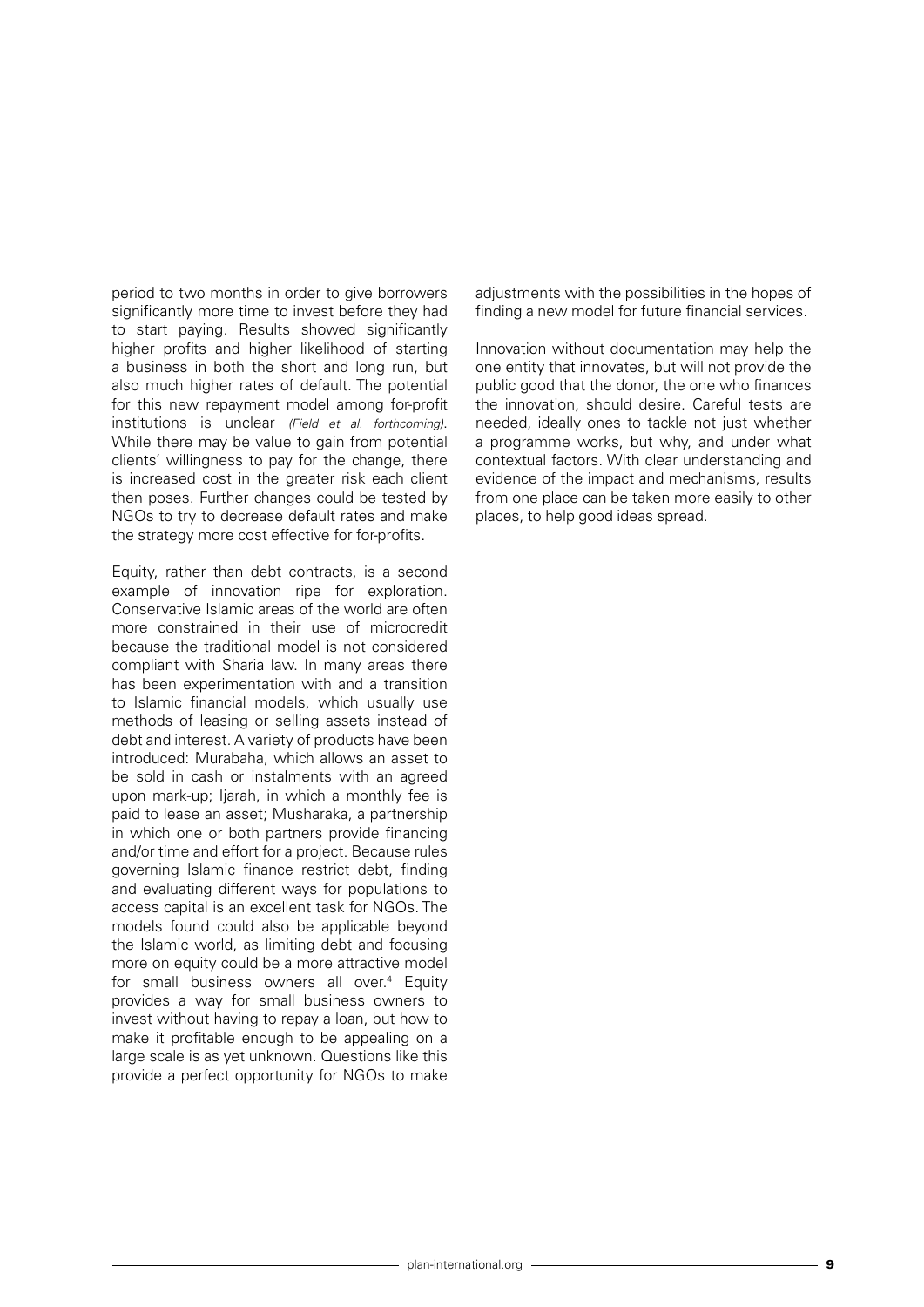#### CASE STUDY 1.1 – DELAYED REPAYMENT

Maya wants to use a loan to buy a sewing machine so she can make clothing three times as fast as she currently does by hand. However, she knows that once she buys the machine she has to get it home, learn how to use it, and enlarge her customer base to get enough business for her expanded capacity. The problem is that she cannot possibly do all of these things before her first loan repayment is due in two weeks. So instead Maya makes a far less risky investment by buying some extra fabric, because she knows she can sew and sell a few more dresses in two weeks in time to make a payment on a smaller loan.

But what if Maya had a more flexible repayment structure? Would she have instead purchased the sewing machine? In other words, can changing the structure of repayments generate larger investment, and larger longer term income?

To answer this question, researchers Erica Field, Rohini Pande, John Papp, and Natalia Rigol ran a field experiment in India testing the effects of a delayed repayment strategy for microloans *(Field et al. forthcoming)*. In their evaluation, the authors compared the usual two-week period before repayment starts to a treatment group given a grace period of two months.

For clients in the grace period group:

The likelihood of starting a business was >4.5 per cent compared to 2 per cent for clients in the classic repayment

- Three years later weekly business profits were 41 per cent higher and monthly household income was 19.5 per cent greater
- 6.2 per cent defaulted compared to 1.7 per cent of other clients one year after the loan.

Because study clients were willing to pay much more for the grace period option, the authors modelled the lender profits in a world where both options were available for clients to choose from. Lenders, they found, could break even with a grace period option if the interest rate was more than twice the normal one, but only if there was no change in the quality of clients selecting into each group. Thus at first glance this seems daunting. However, this was merely the first attempt. Further adjustment could improve this, help figure out how to make this innovation work and be sustainable.

Kiva, a non-profit organization that allows individuals in the United States to lend money to microcredit institutions around the world, has just begun a new programme called Kiva Labs. Kiva Labs allows individuals to help fuel innovation exactly like the above, to help provide the subsidy (here, by absorbing the risk) necessary to motivate lenders to innovate, to tinker, to find ways to improve their loan contracts so as to improve the impact of the credit on the lives of the poor. See <http://www.kiva.org/labs>for more information.

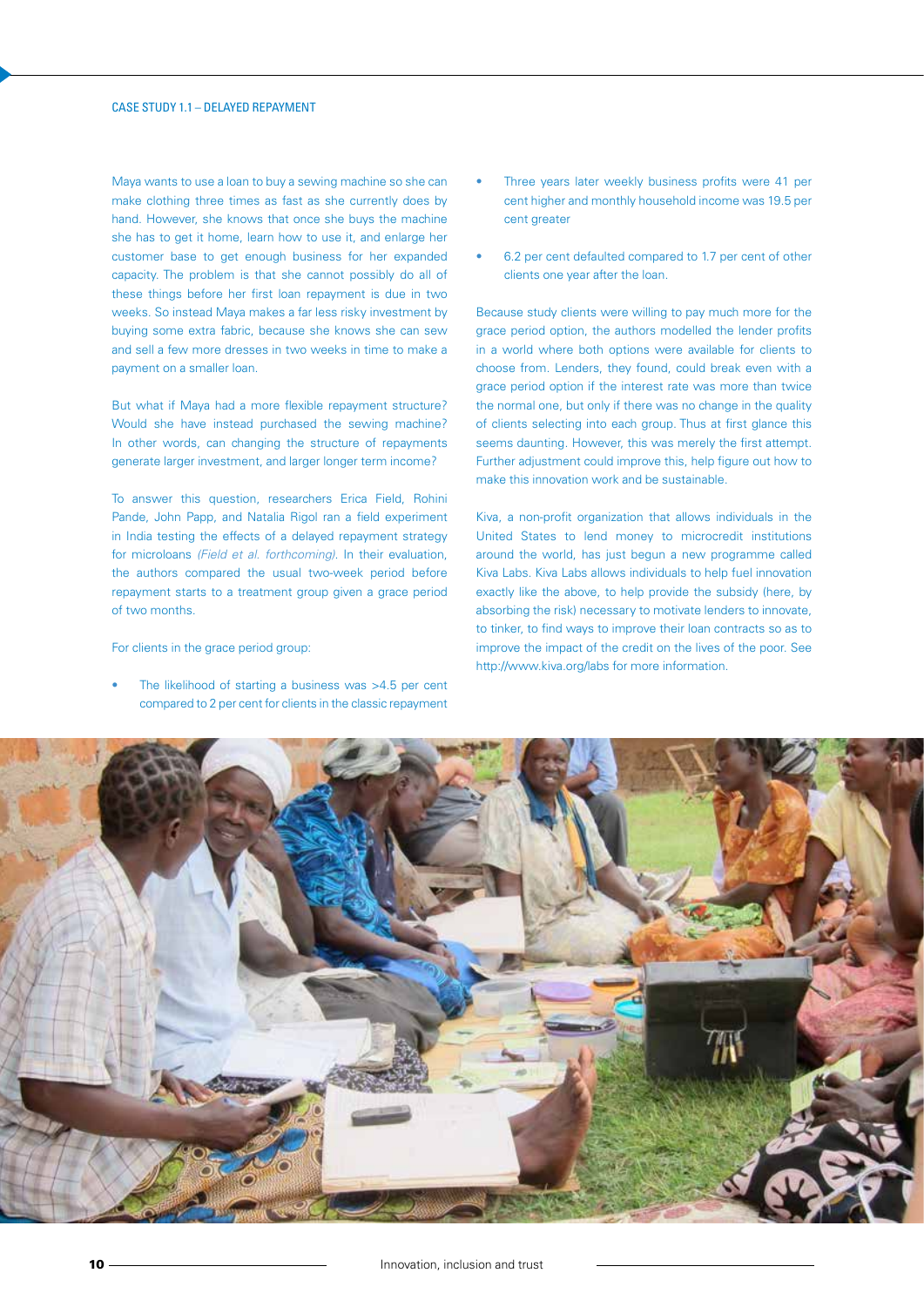### <span id="page-12-0"></span>SECTION 2 SERVING THE UNPROFITABLE



**Despite the innovations that have occurred, some clients are still not profitable to reach.** Thus if there are social benefits from a service, or justification for providing financial services based on redistribution or social injustice, then there may be justification to subsidise operations in order to bring the less profitable and therefore underserved people into the market. For many years this was indeed the case made for traditional microcredit, but as the business innovation improved, and costs and risks came down, this is no longer the case for the majority currently reached by microcredit institutions. The same may happen in the long run for all, but in the meantime there remains a case for subsidies in order to provide financial services to those unreached by the for-profit financial institutions. So who remains unreached?

I focus on three sets of clients who are unprofitable or impractical to serve for most for-profit financial institutions: the too rural, the too poor, and the too young.

The prescriptions here are not simply to offer the same financial service at a subsidised price. One needs to think about the particular situation of each segment, and then different policy prescriptions ensue.

 $\blacktriangle$ 

**A participant in Plan's Youth Economic Empowerment programme in Indonesia set up a snack-selling business**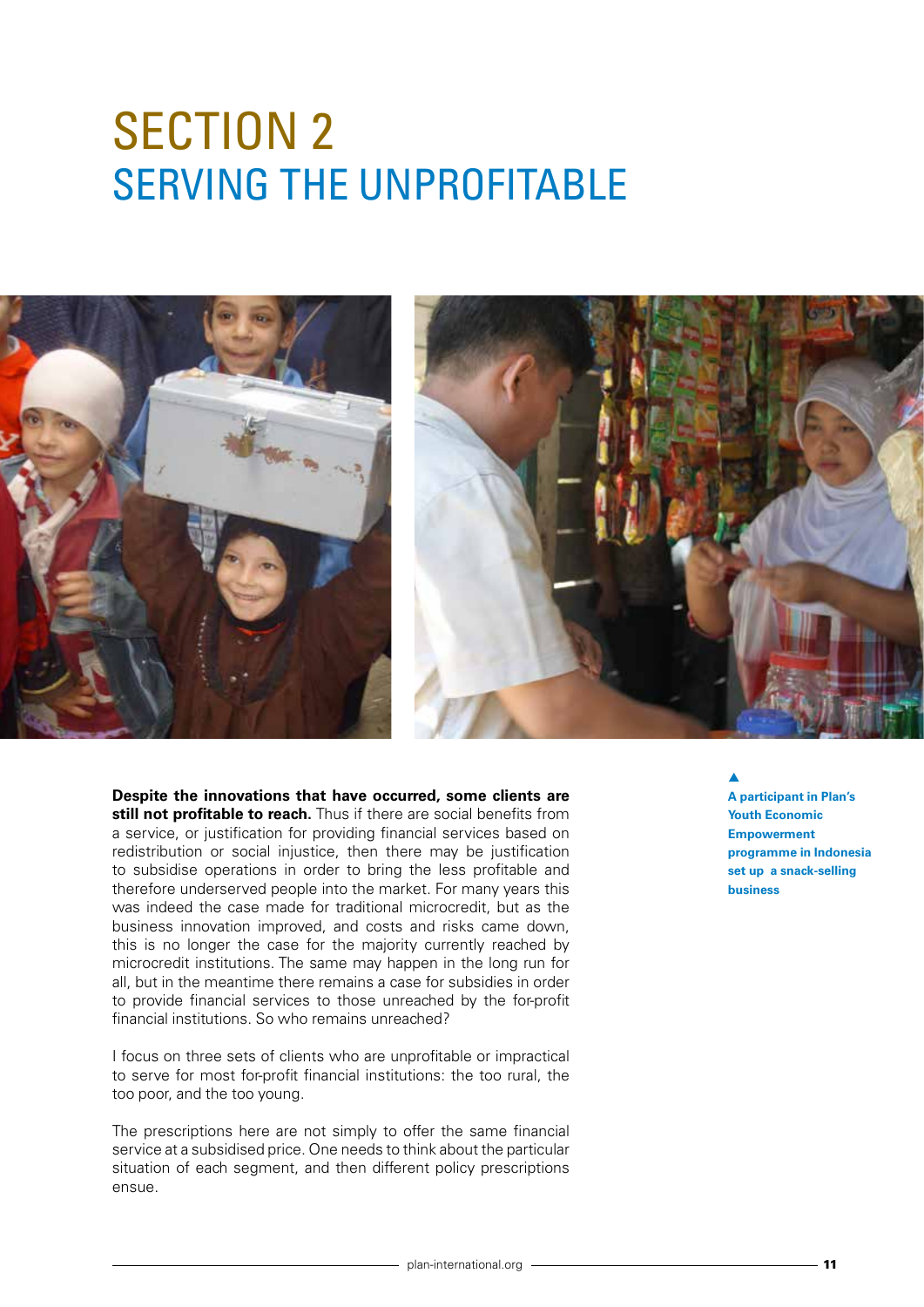### REACHING THE UNREACHED: TOO RURAL

**Rural areas suffer the combined curse of being more costly for financial institutions to reach, and also poorer than urban areas.** If there are fixed costs to servicing each individual client, this does not bode well for sustainable outreach. Furthermore, even in markets where formal microcredit is present, many individuals do not want to borrow from a microlender. This may be because of price, fear of reprisal in the case of default, or discomfort with the formality of the lender.

Community savings groups have become a popular type of financial inclusion, promoted by NGOs such as Plan International, Catholic Relief Services, Oxfam, Freedom from Hunger and CARE. Savings groups are like fancy versions of traditional rotating savings and credit associations (ROSCAs) or accumulating savings and credit associations (ASCAs), which are described in Rutherford *(2000)*.

Although there are many different types of savings groups, each follows a rough structure of arranging about 10-30 people (often women, always somewhat socially connected to each other) into a single group. Each member makes a weekly contribution to a pot of savings shared by the group. ROSCAs designate one member of the group to receive the weekly group contribution as a loan, which is then repaid in weekly installments. ASCAs on the other hand, collect money in a common fund that can be accessed by members who need credit.

The theory behind savings groups is multifaceted. They act as a communal commitment device, in which individuals effectively make

**At small cost, one can make important but modest improvements in the lives of the poor by setting up savings groups.**

pledges to save, and then have their peers there, every week, monitoring them to help make sure they do. This commitment may help overcome personal temptation and money management issues, or may help someone keep a commitment to save against pressure from spouses or family. The tight social bonds also induce loan repayment, because individuals have to pledge their social collateral to get a loan, much as was the argument behind group-lending models of microcredit *(Banerjee, Besley, and Guinnane 1994; Ghatak and Guinnane 1999; Karlan 2007)*.

Importantly, although participants pay interest on the loans, they are also the bank owners earning that interest paid into the common pot. The NGO's role is strictly one of training, teaching the community members how to set up such a group. These costs are fairly small, and thus from a cost-benefit perspective the benefits need not be unusually large in order to justify scale-up. Recent studies have sought to evaluate how successful these programmes are in reaching their desired impact, and have found modest but positive impacts *(Beaman, Karlan, and Thuysbaert 2013)*. See Case Study 2.1 for more details.

A key advantage of the savings group approach is the lack of initial outside capital, and their ability to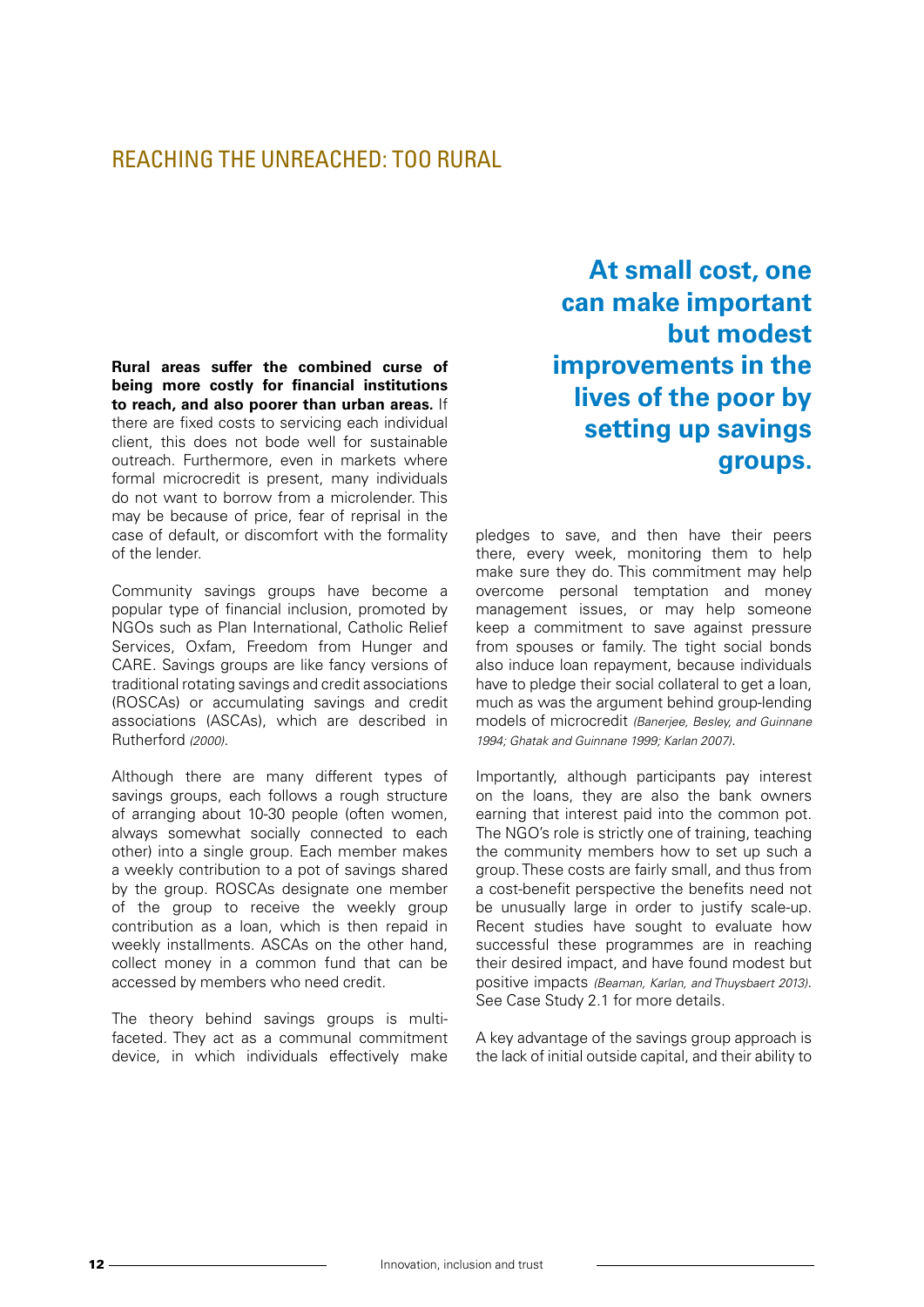transition to for-profit financial institutions. There is evidence of exactly this type of transition, for instance with partnerships with Barclays Bank in several countries in Africa, and with the National Microfinance Bank with Plan Tanzania. This not only makes it easier to scale, but also allows all paid interest to remain as earned income in the community. However, this also means that all benefits have to accrue without any infusion of capital, and for the poor it may take considerable time to accumulate significant enough savings to make a noticeable difference in household income or consumption. Furthermore, those who participate in such groups are not necessarily the poorest, most disconnected. In one study in Mali, the more connected women in the village were more likely to participate *(Beaman, Karlan, and Thuysbaert 2013)*.

In four countries (Mali, Uganda, Ghana and Malawi), Innovations for Poverty Action (IPA) conducted randomised trials of these savings group interventions (or also sometimes called savings-led microfinance, since the programme starts by women accumulating their own savings). The results of these studies are widely applicable because other NGOs (for example: Plan International and Catholic Relief Services) utilise a similar approach. In these programmes, field officers from the NGO present the savings group model to locals at a public meeting and invite those interested to form groups of about 20 in order to receive training. Once trained, the groups meet regularly to deposit savings and to allow group members to request a loan, which they will then pay back with interest. See case study 2.1 below for more details on the results

from these evaluations, with a focus on the largest, the Mali study. The punchline is simple: at small cost, one can make modest but important improvements in the lives of the poor by setting up savings groups.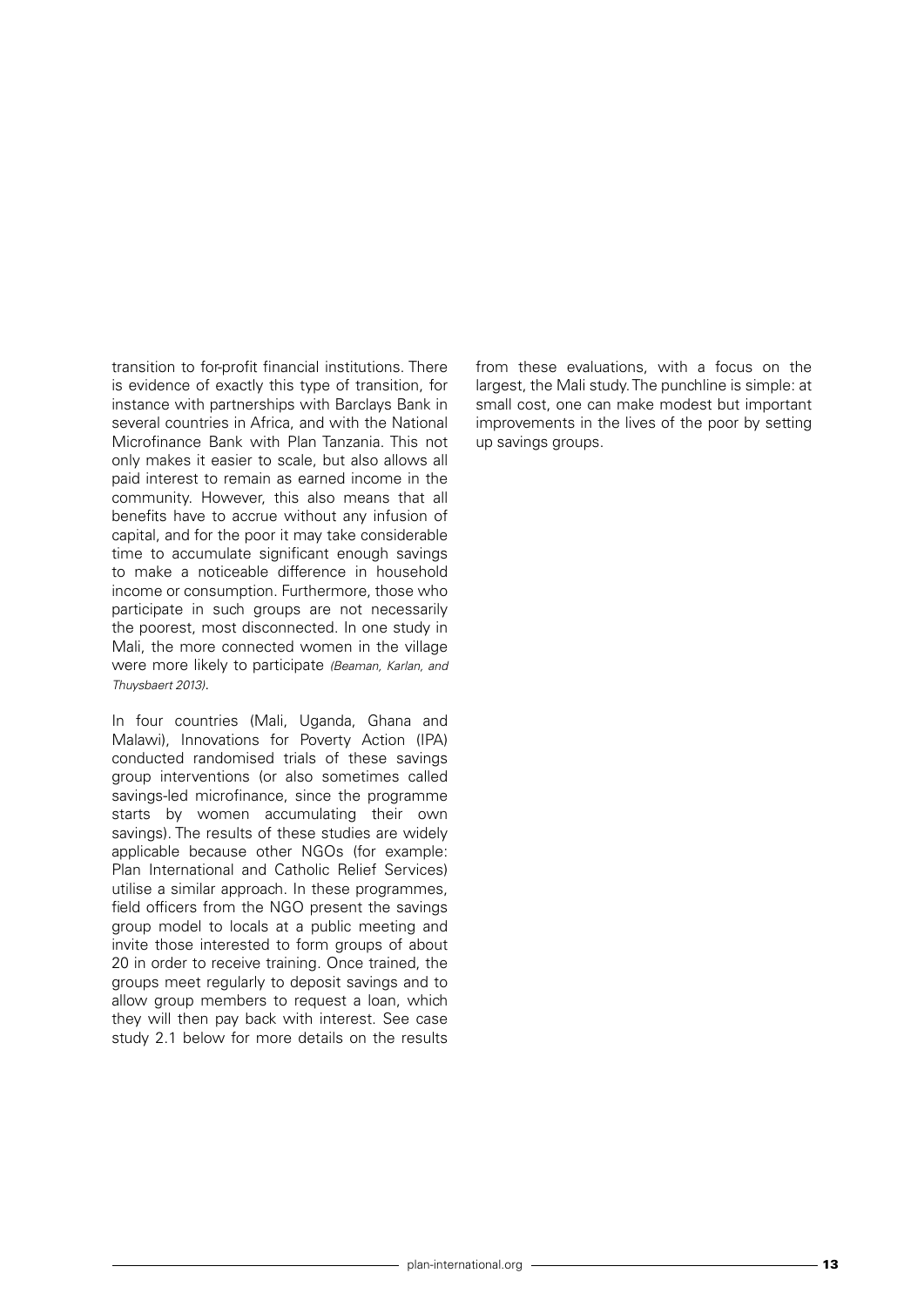#### CASE STUDY 2.1 – SAVINGS GROUPS

Suzy is a wife and mother in Mali. She has a small income stream, and would like to save some of that money to use on larger purchases and in emergencies. But she finds it very hard to save because she lives too far from a bank and has too little money to get a savings account. Other options are less than ideal. The local moneyhandler actually charges her to save, and stuffing the money under the mattress is a temptation. How can Suzy get access to a safe place for regular savings?

A consortium in Mali, including Plan International, Oxfam, and Freedom From Hunger (FFH) promotes the Savings Group programme throughout rural areas in the country. Innovations for Poverty Action conducted a randomised evaluation of the Oxfam- and FFH-led programme in central Mali over three years. The programme was implemented in areas too rural for formal financial institutions: only 2 of 500 villages in the area had the presence of a microcredit institution; only 35% of the villages were within 10km of a paved road; and only 25% said they were within reasonable distance to get to a bank.

The objective of the Savings Group programme is to improve the savings and credit opportunities for those who are not reached by institutional lenders and ROSCAs (a common type of savings group in rural areas in which a group of savers contribute to a group pot, which is then shared-out at each meeting). The programme uses the base model of an accumulating savings and credit association (ASCA) and builds on it by incorporating a primary innovative flexibility – the model allows members to take out loans from the accumulating funds, instead of each member taking home the entire amount at the end of each meeting. The group members, with technical support from the NGO, are fully

responsible for managing funds in the group, making decisions on who receives a loan and the loan amount, and setting the terms and conditions of the loans – including rules on weekly contributions, interest rates and penalties for delayed contributions or repayments. Furthermore, the groups can (but do not have to) incorporate elements of flexibility much like those discussed in the prior section; for example they can let a woman go a week without paying if she is observably sick to all. At the end of the yearly savings cycle, all members receive a lump sum payout equal to the total value of the accumulated funds. There is an additional learning component to this programme that trains women on an oral accounting system to keep track of outstanding loans and total savings balances of each woman.

For the randomised trial conducted with FFH and Oxfam, outcomes measured included access to finance, economic activities, food security and consumption smoothing, and social capital and intra-household bargaining power. The evaluation included a total of 500 villages: 209 villages were offered savings groups while the remainder served as comparison communities. A household survey was used to collect information on 6,000 households in the sample area.

Results from this study show that households in intervention villages increase their total savings, livestock holdings, report higher food security and better smooth food consumption over the course of the year. However, there is little evidence of increased investment in business and agriculture and no evidence of increases in investments in education; health or health expenditures; women's bargaining power, involvement in the community or social capital, despite the three-year time period of follow-up.

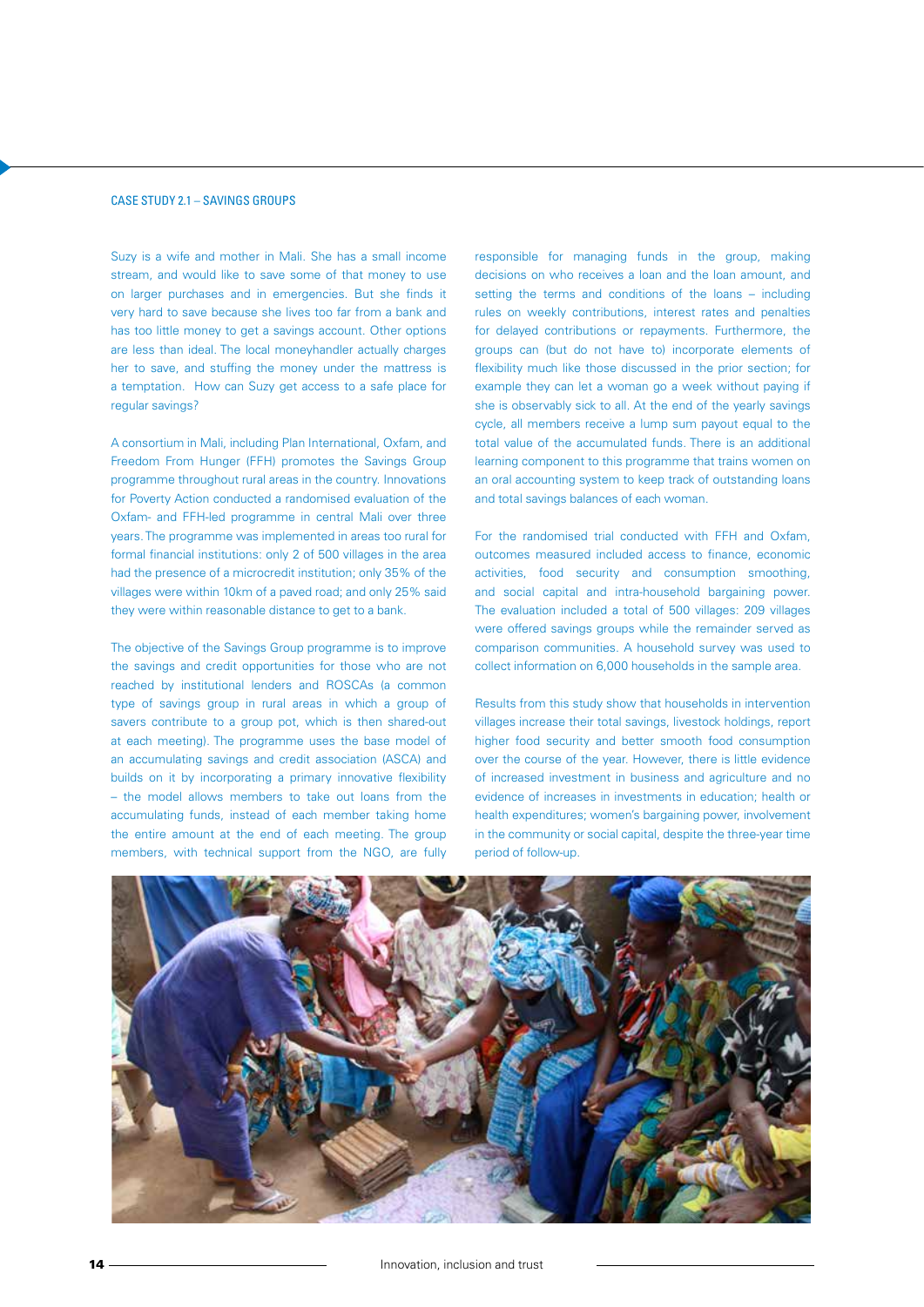### REACHING THE UNREACHED: TOO POOR

**Microcredit for many years aimed to help the poor build sustainable livelihoods, i.e., long-lasting sources of income such as microenterprise, livestock or cash-crop farming.** Some individuals are essentially too poor to access microcredit, either because microcredit institutions often require an existing source of income off of which to lend, because peers do not perceive the individual as creditworthy enough to participate in a group lending loan, or because the individuals themselves are not willing to take on the risk or the price of the loan in order to start a business. Similarly, one may posit that a microloan will not work for an individual too unhealthy to work, or so poor that they do not have the calories needed to tend to a livelihood. In these cases, a subsidised programme may be needed, much like many social safety net programmes, with an aim towards providing the poor with a sustainable livelihood. Case study 2.2 discusses a series of interventions and evaluations, coordinated by Ford Foundation, the Consultative Group to Assist the Poor (CGAP), and Innovations for Poverty Action, that aim to provide a holistic intervention to the ultra-poor.

I note an irony here: in a sense, including this work as an answer to "what can NGOs do in the financial inclusion space?" is akin to having a very tall person with clumsy feet ask "what position would you recommend I play in football (soccer)?" and answering, "I recommend you play basketball instead." These programmes are far more than financial inclusion. But I include this as a potential direction for NGOs intent on financial inclusion because (a) they require subsidies, something that NGOs are indeed built to do, and (b) they do achieve what many NGOs in the financial inclusion space have been *trying* to do with microcredit: help the ultra-poor escape poverty through promotion of incomegenerating activities.

#### CASE STUDY 2.2 – TARGETING THE ULTRA POOR

Tigist lives in the chronically food insecure Tigray region of Ethiopia. She participates in the government Productive Safety Net Programme (PSNP) which allows her to contribute her labour in exchange for cash or in-kind support in the form of grain, pulses and oil. The PSNP is Tigist's primary source of income and she relies on it to meet the food gap for her family. She has no savings and very little opportunity for employment. She has the option of taking out a loan from the local microfinance organisation, debit credit and savings institution (DECSI), but is concerned that she will be unable to repay the loan given her limited income sources.

The CGAP/Ford Foundation Targeting the Ultra Poor (TUP) global initiative targets individuals such as Tigist in seven different countries to help them escape (or graduate from) extreme poverty. These programmes provide beneficiaries with a holistic set of services including: livelihood and business skills training, productive asset transfers, consumption support, savings plans, frequent monitoring in the form of weekly visits, and often, advice on healthcare and education. By investing in this multifaceted approach, the programmes strive to eliminate the need for long-term safety net services by enabling individuals to form an asset base and become engaged in sustainable income-generating activities within the two years of the project life cycle.

Innovations for Poverty Action researchers are conducting randomised evaluations in seven countries to determine the impact of these programmes. These include: India, Pakistan, Peru, Honduras, Ethiopia, Ghana and Yemen. In general, results from the various sites show that the programme causes an increase in household income and consumption, and in particular food consumption. The results are now first coming out, and are showing mostly consistent and large positive impacts, even after considering the high cost of the programmes.

Plan International has implemented two of these programmes in Honduras and Peru. The evaluation results for these sites are forthcoming.

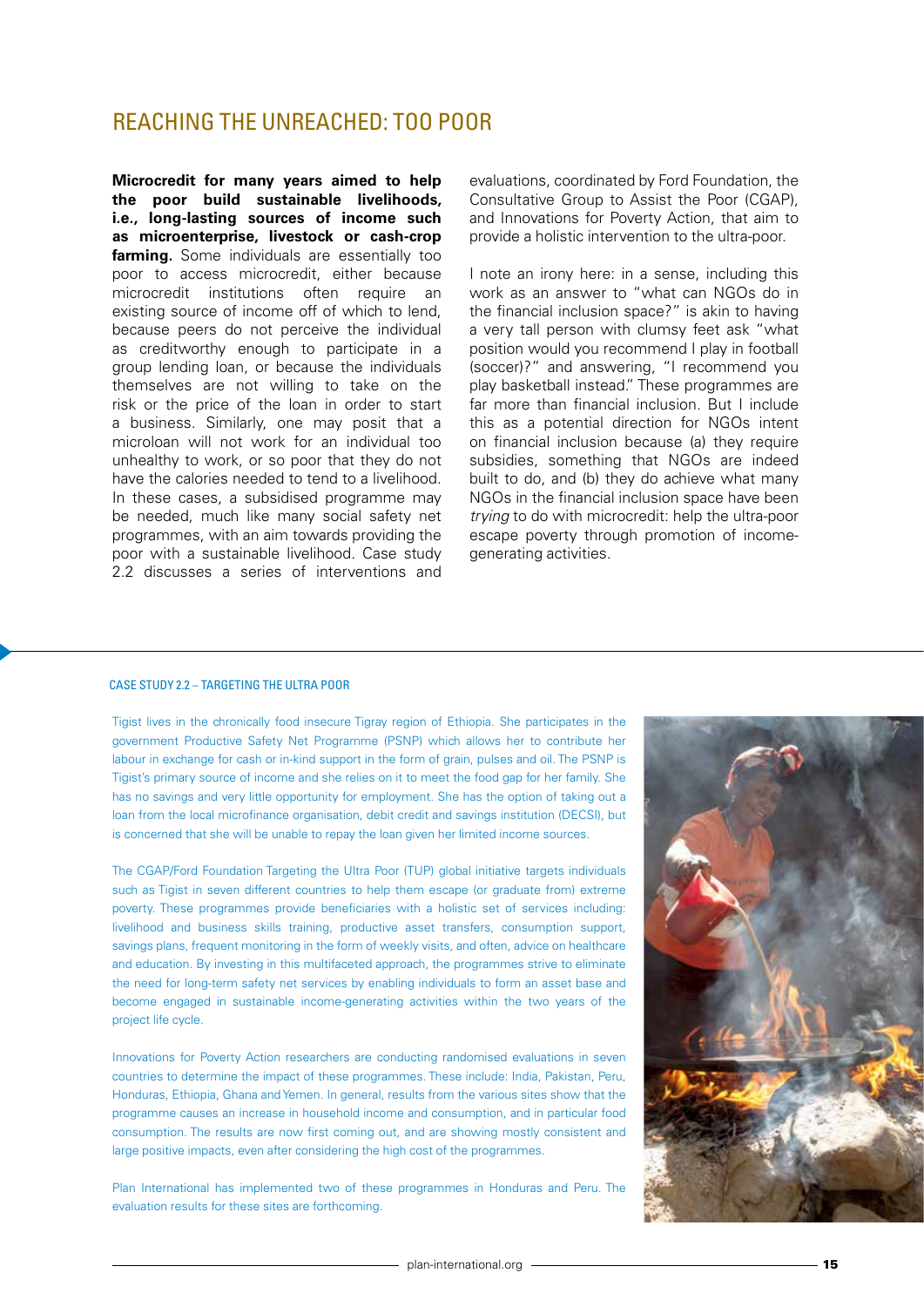### REACHING THE UNREACHED: TOO YOUNG

**Youths are another group often not reached by the for-profit sector of financial inclusion, often for regulatory reasons if not business reasons (those under 18 are typically unable to open bank accounts, and even if they are, the business case to banks is less than clear for short-run profitability).**  In some markets, financial institutions target youths in an attempt to build habits and brand loyalty, but this is not common. Many NGOs are now running saving and financial education programmes aimed at youth. Evaluations of these programmes have shown promising results. More long-term results are likely to shed light on whether these programmes instil financial and saving habits that last until the children are adults. Since the intervention for children may not pay off for institutions until the children are adults, this may be an example of a market failure: the bank cannot charge the future adults, and current children (or their parents) may not be willing to pay a sufficiently high price as to cover the cost of delivery for the financial institution. When the benefits to an individual (and society) are far in the future, there is a case to be made for subsidising the immediate costs since the future beneficiaries are not in a position to cover the current costs.

#### CASE STUDY 2.3 – SUPER SAVER

Suzy is a 12-year-old living in Jinja, Uganda. She is not able to read well, nor do basic numeracy. To learn how, she could benefit from pen, paper and workbooks. But neither she nor her family has the money on hand to buy such things.

Super Savers is a programme implemented by Private Education Development Network (PEDN) in Uganda. The programme provides access to a safe place to save for primary school students in Uganda. The programme was implemented as part of a randomised trial, conducted by Innovations for Poverty Action. The study assesses the impact of payout variations for the school-based savings programme. In one variation, students who saved receive cash payouts at the school nudging them to invest their savings towards school expenditures. In the second variation, the payout is provided in a more restrictive form: vouchers requiring an education-related purchase. Students at a third group of schools serve as the control.

The results are as follows:

- Students in the cash payout treatment arm save more, whereas the voucher payment does not change savings.
- Students in the cash payout treatment buy more school supplies than both those in the voucher payout and the control group.
- Students in the cash payout treatment have higher test scores than both those in the voucher payout and the control group.

Short term results suggest that saving at school can help youth build good habits, and that those habits can affect educational outcomes. They also suggest, however, that a soft, less restrictive commitment savings account is more effective than a highly restrictive commitment savings account.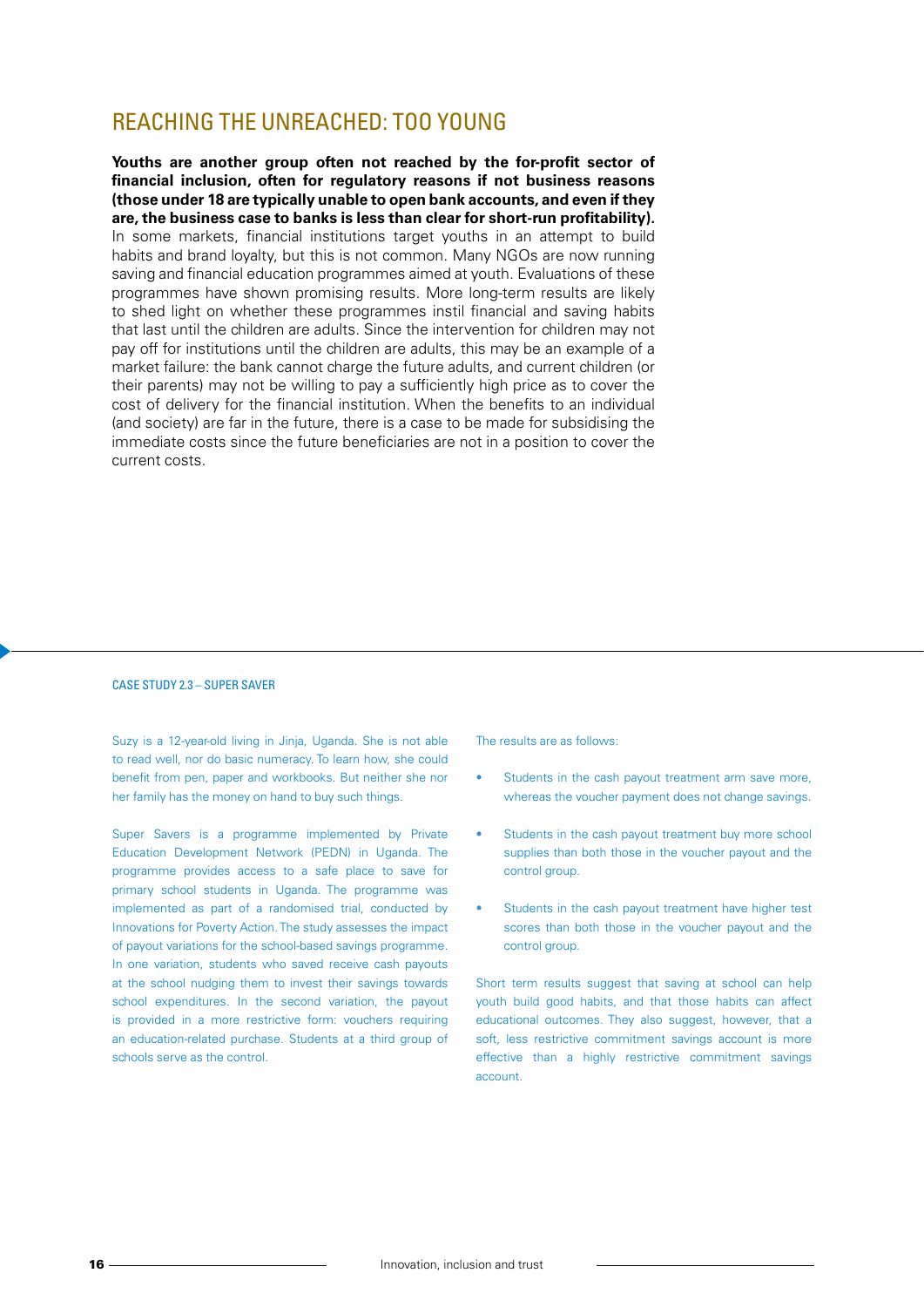#### CASE STUDY 2.4 – AFLATOUN

John is nine years old. Sometimes he gets pocket money for helping out with a chore or as a present and he uses it to buy candy. He knows he needs a notebook and pencil for school, and that his parents might not want to buy one, but he would have to forego candy for a long time to buy the school supplies and he really likes sweets.

Aflatoun Ghana provided financial education to children between six and 14 years old as well as a school-based group savings scheme. One group received the Honest Money Box programme, a simple education programme geared towards children. A second group received the Aflatoun programme which also included an educational module on social values not covered by Honest Money Box.

- Neither group had increased financial literacy
- Children in the Honest Money Box programme had improved savings attitudes (the estimate for children in the Aflatoun programme was also positive, but not statistically significant)
- Both groups reported significantly higher savings
- Children in the Honest Money Box programme reported working significantly more, without any corresponding change in school attendance, whereas those in the Aflatoun treatment arm, that includes a social values component, did not increase labour supply. This result suggests that a financial education programme for children that does not include a social values component may have an unintended deleterious effect of encouraging child labour.

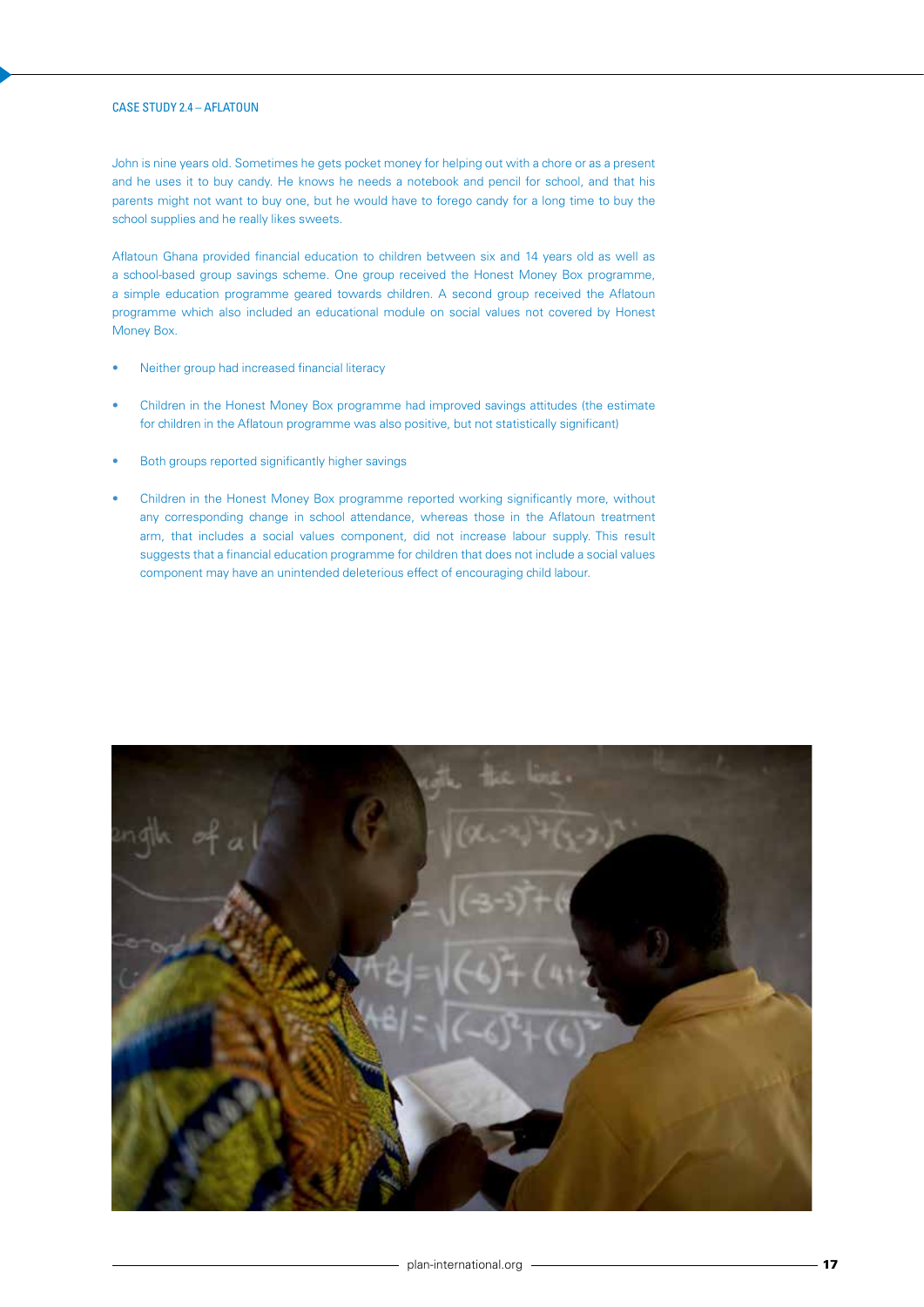### <span id="page-19-0"></span>SECTION 3 BUILDING TRUST



**NGOs can also play a critical trust-building role in financial inclusion.** Several trust-based market failures may exist that prevent consumers and firms from coming together to form a more perfect union. Broadly speaking, when trust is an issue, a buyer and seller may have a perfectly good exchange to make, but one side, or both, does not fully trust the other party. In economics, this is referred to as moral hazard.

People may find an NGO more credible, and more likely to be acting in their interest than a for-profit firm. This suggests there may be room for collaboration, with the NGO playing the role of verifier and endorser, to help for-profit firms accurately and credibly convey the quality of their product. If people believe that the NGO is sincerely working to help them, they are more likely to take action based on the word of the NGO than the word of a firm whose primary goal is profit (even if the firm has a secondarily stated goal of social welfare).

We see evidence of this in a non-financial setting in Uganda. In a randomised test, Innovations for Poverty Action (IPA), in collaboration with a forprofit firm and a non-profit organisation, ran a horse race: using the same team of marketing agents, IPA randomised whether on a given day the agents represented the non-profit or the forprofit firm, and coordinated a door-to-door sales effort of several medicines *(Fischer et al. 2013)*. This allowed the researchers to hold constant the training of the staff, and ask simply whether people will be more likely to buy a product from a non-profit than from a for-profit, or vice versa. Lastly, IPA also randomised whether the product being sold was well known (Panadol, a pain reliever) or not (Zincaid, which helps improve water quality). Results were striking: for the well-known product there was no difference in the purchase rate. The marketers, when wearing shirts emblazoned with the for-profit logo, sell to 78% of households, and when emblazoned with the non-profit logo, sell to 79%. For the unfamiliar product the difference is large and significant: the for-profit sells 31% of the time, whereas the nonprofit succeeds 49% of the time.

In financial inclusion, trust problems manifest in many ways. Households do not save if they do not trust the bank to engage in prudent practices, and therefore worry if their savings will be available to withdraw when needed. People do not borrow if they think the lender is not being upfront about all of the costs, or if they fear the lender will use extreme measures – such as public shame or physical violence – to collect bad debts. Farmers do not insure their crop if they do not trust the insurance company to pay out their claims.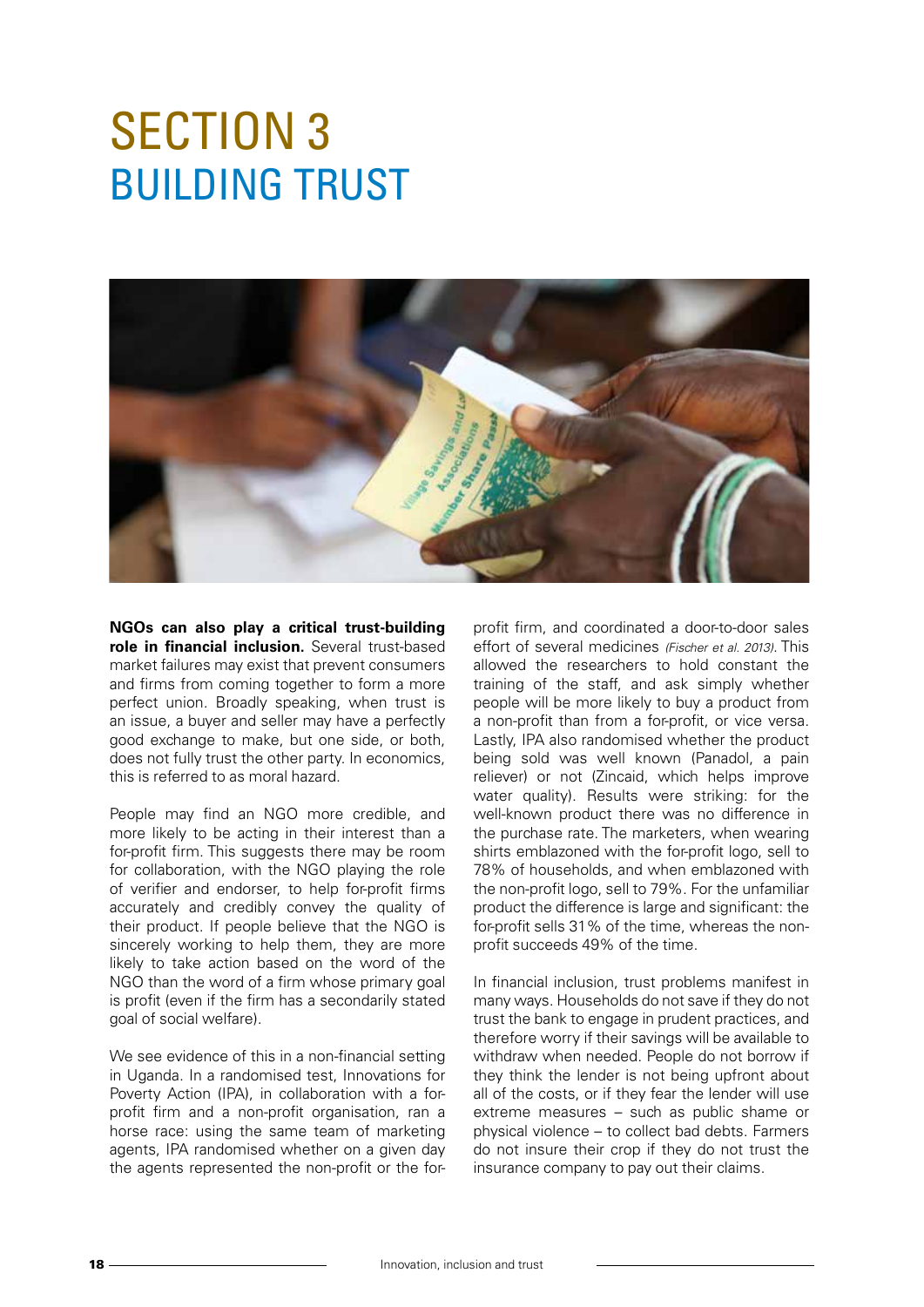

Financial institutions need to be trusted, by clients and investors, in order to succeed. NGOs are in a position to provide information to these populations, both on which for-profit institutions are trustworthy, and on product choice. Non-profits have the ability to build the technical knowledge base to properly evaluate institutions, and many have good reputations either locally or nationally, which they can use to give weight to their evaluations. NGOs could evaluate the transparency and practices of institutions, and endorse the ones that adhere to certain principles. An NGO could help establish guidelines for lenders, monitor their activities and endorse whether or not they are engaged in responsible practices from the perspective of the borrower. Are there hidden fees? What are the methods used for collection of bad debts? Are the costs presented in a transparent and usable fashion for clients? See case study 3.1 for an example of this, the Smart Campaign.

NGOs could even play a more active role and, for instance, co-market new products with for-profit firms. These are similar roles, but certification of microfinance institutions (MFI) that provide highquality products and have proved themselves to be trustworthy and reliable may be the simplest option. It is less active in terms of on-the-ground engagement with consumers, and therefore less

costly than the latter. Collaborative marketing of products that are suitable for specific populations has the benefit of both increasing trust in an MFI generally, and recommending a specific product that is likely to have the best terms for populations. In both of these examples, there is a potential long run path to sustainability, either by collecting revenue to cover the costs, or by eliminating the trust problem. See case study 3.2 for an example of this for the introduction of rainfall insurance for farmers.

> **NGOs could evaluate the transparency and practices of institutions, and endorse the ones that adhere to certain principles.**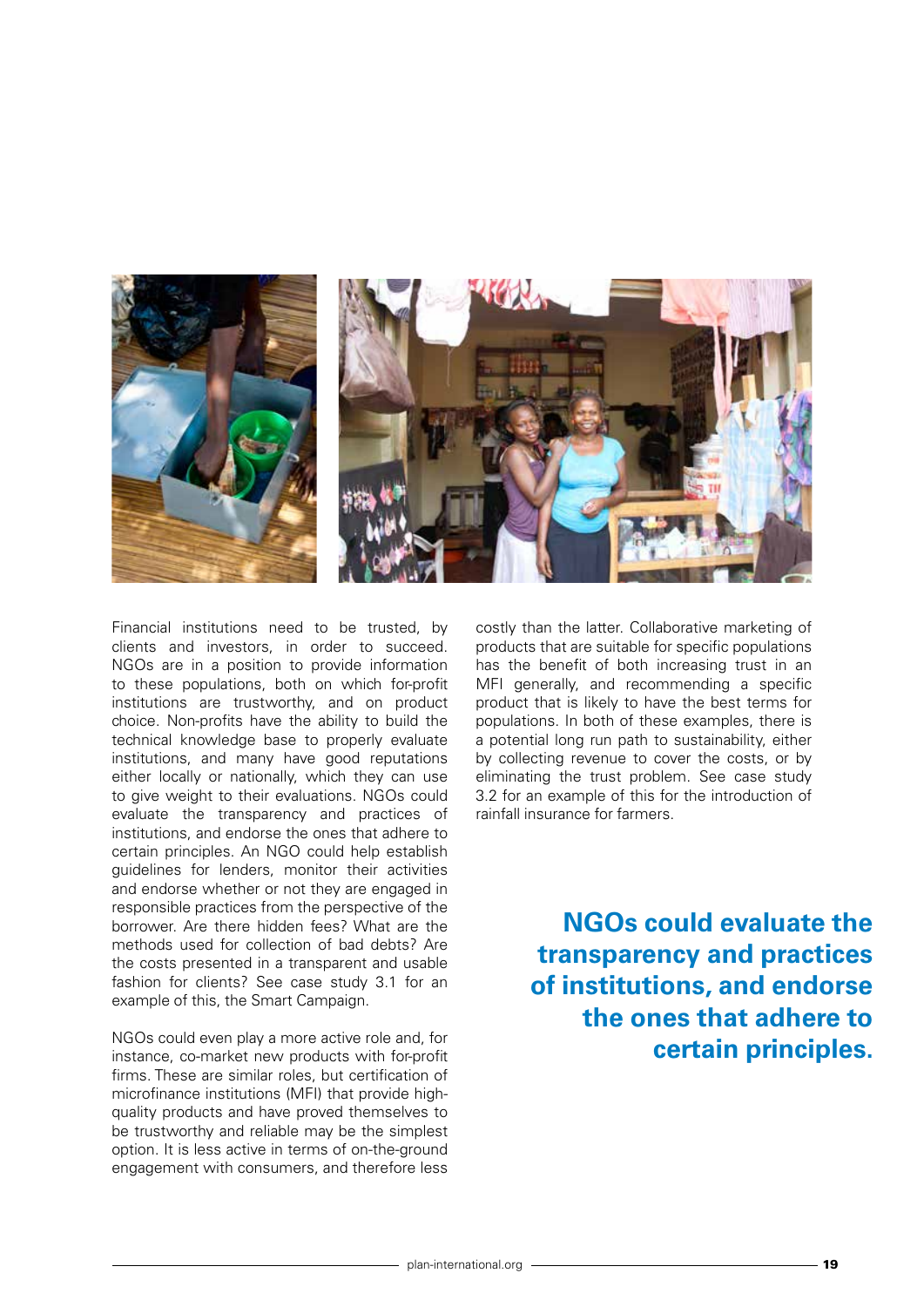Michael wants to take out a small loan to start his business. There are two microfinance institutions (MFI) in his town, but he doesn't have any friends or family members who have taken out loans at either one before. How should Michael know which bank to use?

In response to a recognised need to promote and demonstrate safe and responsible treatment of microfinance clients, the Center for Financial Inclusion convened industry leaders from around the world in 2008 to launch a campaign to establish, develop and embed [Client Protection Principles](http://www.smartcampaign.org/about-the-campaign/smart-microfinance-and-the-client-protection-principles)  into the microfinance industry. The seven principles are: (1) appropriate product design and delivery, (2) prevention of over-indebtedness, (3) transparency, (4) responsible pricing, (5) fair and respectful treatment of clients, (6) privacy of client data, and (7) mechanisms for complaint resolution.

In its early years, the Smart Campaign worked to raise awareness on the importance of client protection among MFIs, investors, national associations, donors etc. and encouraged stakeholders to commit to improving their practices. For this work the campaign created indicators against which institutions could assess their performance as well as a series of tools to address specific gaps or weaknesses. The campaign worked first to win endorsers and then to help them implement the principles through diagnosing and improving their own state of practice through assessments, tools and training.

However, the campaign and its leadership realised that selfreporting alone could not provide confidence that the Client Protection Principles were actually being followed. Verification by an objective third party was needed and the campaign began work on a Client Protection Certification programme. The certification programme represents the output of several years of industry collaboration and input, managed by the

Smart Campaign. Since June 2010 the Smart Campaign has been working with the microfinance industry through a Certification Task Force of over 30 experts representing various stakeholders, to develop a Client Protection Certification Program. As a result of the Task Force discussions, the Smart Campaign developed a Certification Proposal, which they opened to a period of public comment from October – February 2012. The proposal contained a list of standards of client protection against which certification would measure compliance, as well as a proposed methodology. Following the period of public comment the Smart Campaign launched a year of certification pilots within which the methodology and standards were tested and finalised. The Campaign has since licensed the four specialised microfinance rating agencies, Planet Rating, MicroRate, Microfinanza Rating and M-CRIL, to conduct certification missions. January 2013 represented the launch of the full programme. To date nine institutions have become Client Protection Certified, with a pipeline of dozens more undergoing missions or in preparation.

Certification status will inform industry stakeholders, such as investors' decisions about supporting organisations and regulators' efforts to better understand and address client protection issues of microfinance service providers. Many industry stakeholders including investors like Deutsche Bank and Oikocredit, international networks like the Microfinance CEO Working Group, and donors have publicly committed to help support and incentivise their MFIs to become clientprotection certified.

The campaign's long-run vision is to provide a similar service to microcredit clients, to create a 'trust-mark' that clients can use in selecting their financial service provider. The campaign and its partners are conducting exploratory market research of client perceptions of certified and non-certified providers in Eastern Europe.



**Consumers using banking services in Haiti**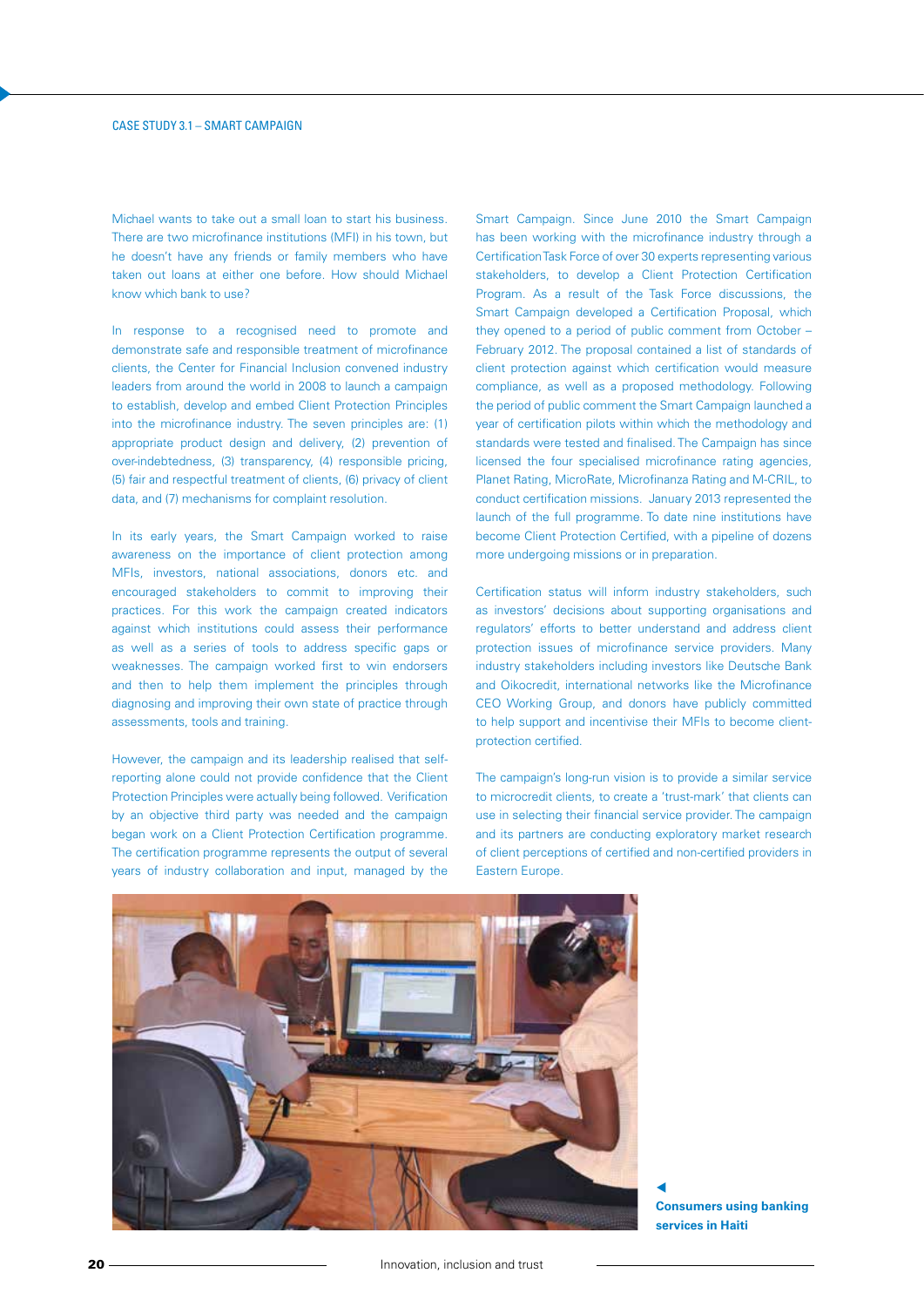#### CASE STUDY 3.2 – RAINFALL INSURANCE

Richmond is a farmer in Ghana. He knows that the weather is unpredictable and that if it rains too much or too little he could lose a large portion of his yearly earnings. He knows that he could buy rainfall insurance from a company that says they will give him money if it rains far more or less than usual, but he is worried that it is a scam, or simply won't really pay out, that there will be too many rules that he does not understand. What should Richmond do?

A randomised evaluation of rainfall insurance demonstrated the importance of trust in launching a new product *(Karlan et al. 2013)*. In the first year of the programme, researchers offered farmers in Northern Ghana either free or subsidised rainfall insurance. In the second year, researchers then observed whether the first year experience changed whether farmers bought insurance. All households were offered the insurance at one of several randomised prices.

- A farmer who received a pay-out from the insurance (i.e., experienced bad rainfall) was more likely than the control group to buy the insurance the following year.
- A farmer who did not receive a pay-out from the insurance (i.e., did not experience bad rainfall) was less likely than the control group to buy the insurance the following year.
- If more people in a farmer's social network received a pay-out, the farmer was more likely to buy insurance in the subsequent year.

This all adds up to a likely trust story, one which is fairly stark, in that lack of pay-out is actually worse than no experience with the product at all.

In India, researchers tested out a myriad of methods to increase purchase of rainfall insurance *(Cole et al. 2012)*. Before the start of monsoon season, a trained insurance educator visited households to present information on the features of the insurance, and households were given the option of buying insurance then or later if they desired. Researchers tested whether endorsement by a trusted individual could help improve the purchase rate. Endorsements were made by Livelihood Services Agents (LSAs) from BASIX, a locally known microfinance institution. The agents were locals who worked closely with the villages on a series of different financial products; they would introduce the educator, and ask the household to listen.

In households serviced by an endorsed insurance educator demand for insurance was 36 per cent higher than in those with a less-trusted educator.

Being in a village with endorsed household visits also significantly increases demand for insurance.

These results suggest that trust is a significant factor in households' decision to purchase rainfall insurance.

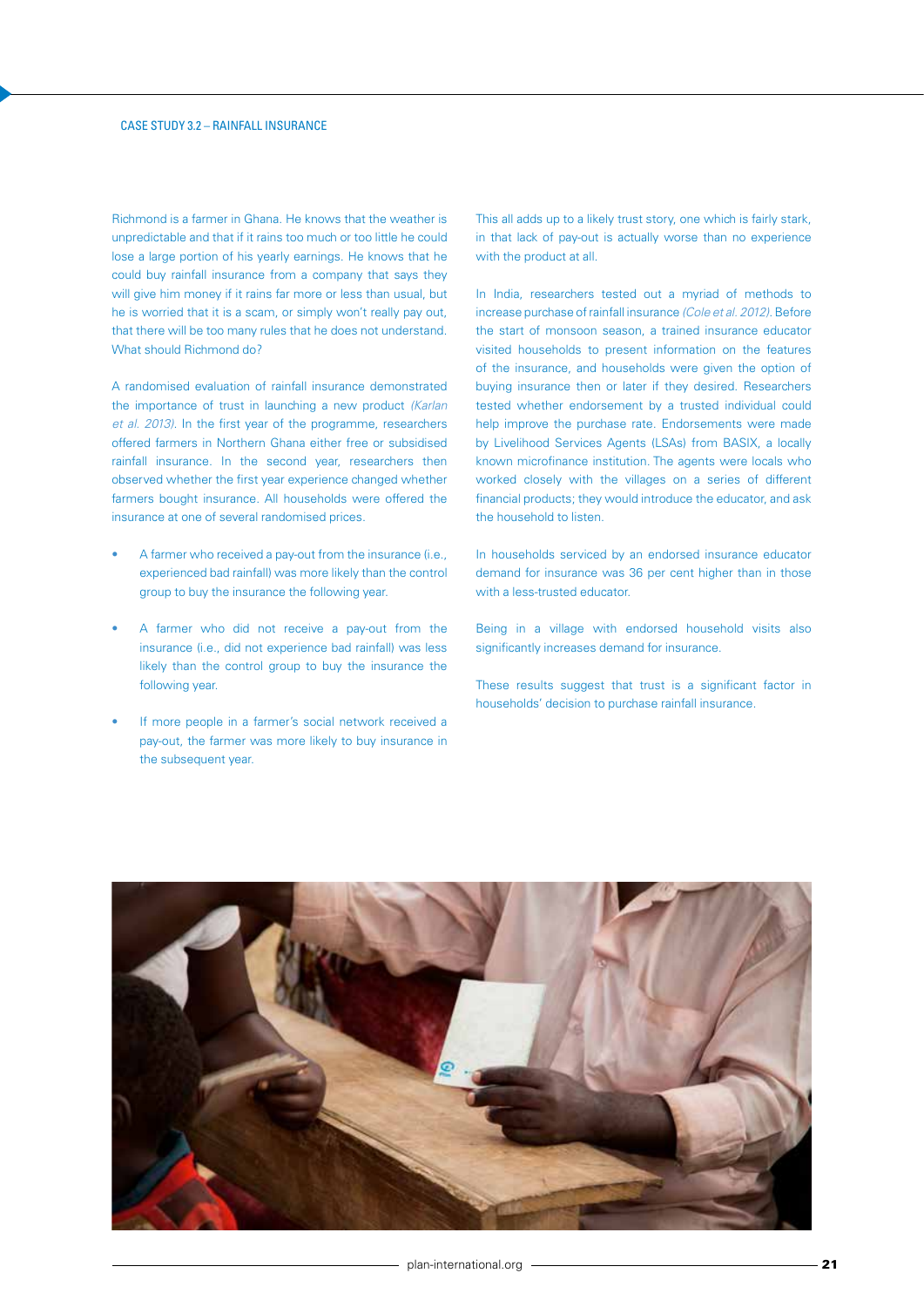## <span id="page-23-0"></span>SECTION 4 **CONCLUSION**



**The non-profit community cleared the path for for-profit financial institutions to provide financial services to the poor around the world.** This has created a conundrum: what is next for the non-profits? Non-profits, with donor money in hand, should direct their resources to issues that actually require a subsidy. Naturally donors and non-profits could shift entirely, focusing on health or education. But this would be unlikely and unfortunate, as it would miss out on several market failures that persist in financial services for the poor.

Here I have put forward three roles that non-profits could engage in, that could responsibly use donor funds to help mitigate market failures that persist. First, is to simply learn from the past 30 years of non-profit-led innovation, and continue the march. The products offered by the microcredit world are often rigid and formulaic, not flexible, and not tailored to the needs of customers. Yet firms can be conservative, and unwilling to take on risks, particularly when the main beneficiary may be the client, not the firm. The same could have been said 30 years ago, and non-profits took the lead in figuring out how to do basic lending to the poor. Non-profits could and should continue this charge, and help figure out better ways of financing the needs of the poor.

Second, despite the expansive reach of microcredit, many remain unreached. The too rural, too poor, or too young, remain important market segments from a social welfare perspective. It may be that, as with the case made above for innovation, more adjustment will help solve the cost issues in servicing these markets, and then for-profits will enter. As has been the case for traditional microcredit, this would be a marker of great success for the non-profits.

Third, trust is a large barrier to innovation and market development. There is evidence for this at macroeconomic levels *(Acemoglu and Robinson 2012)*, as well as microeconomic levels, such as the introduction of rainfall insurance as discussed earlier. Non-profits, under the presumption that people may trust them more, can help develop markets by helping people feel more comfortable that the offer is valid and trustworthy.

Naturally these are merely ideas. Some may not work. Some may be good ideas, but implemented badly. How do we know if non-profits are fulfilling their mission? The non-profit space has a fundamental and intrinsic incentive problem.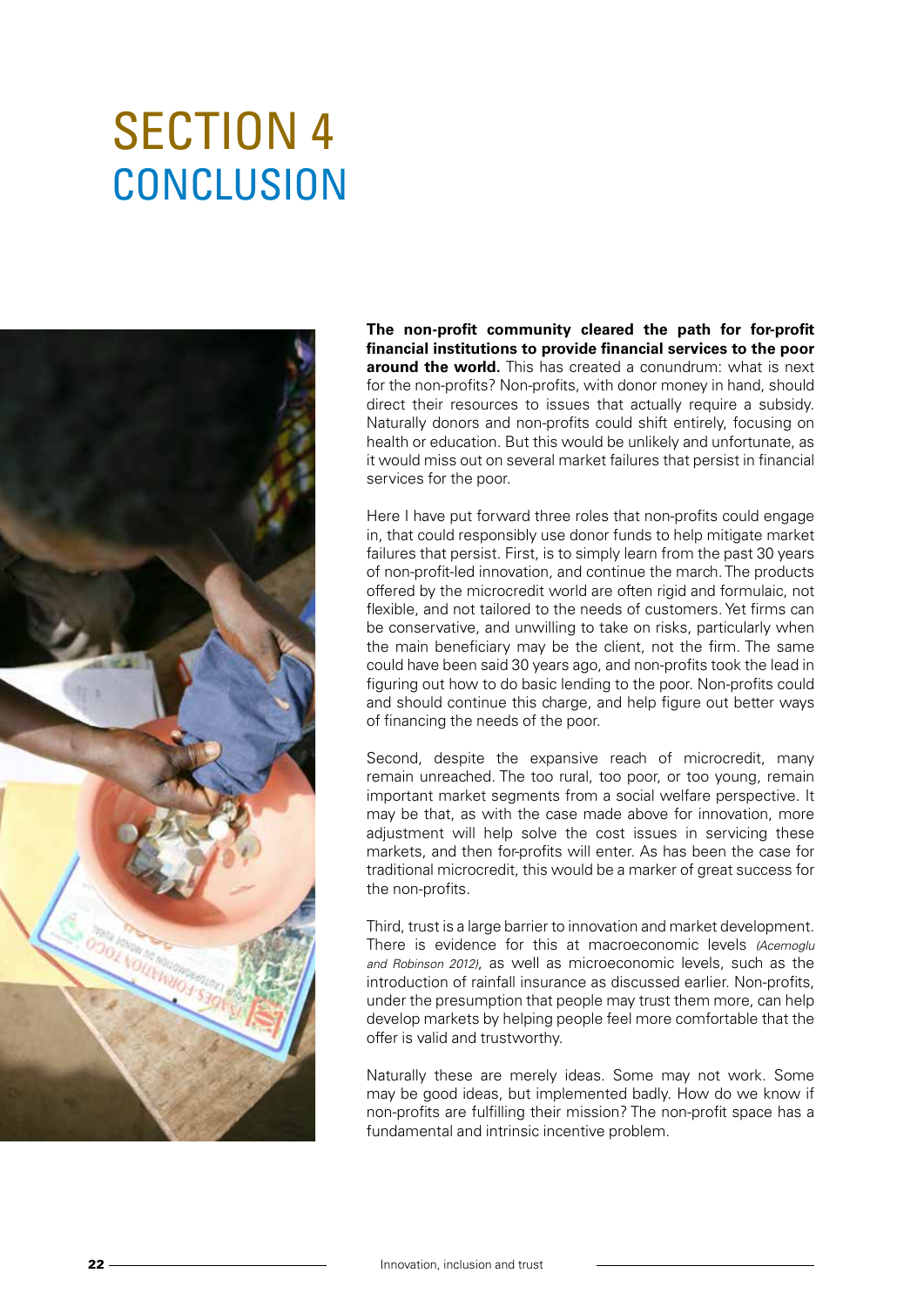**For all three activities, innovation, reaching the unreached, and building trust, there is a long-term aspiration for the financial inclusion world: to transfer successful ideas to the for-profit sector.** 

This incentive problem is described succinctly if we start with a basic understanding of what makes for-profit firms stay alive or go out of business. The mission for a for-profit firm is simple: earn profits (some businesses may claim to have a 'double bottom line', but alas this is not in lieu of profits). If a firm is profitable, it will stay in business. On the other hand, if a firm embarks on a bad idea, or implements a good idea badly, it may lose money. Unprofitable firms eventually cease to exist.

What determines if a non-profit stays in operation? Unfortunately, achieving its mission is not the determinant of survival, but rather raising money is. A non-profit may be brilliant at its programmes but horrid at fundraising, and thus go out of business. Or vice versa, a non-profit may be brilliant at its fundraising but horrid at its programmes, and thus stay in business. To solve this problem, either donors must demand accountability, or management of NGOs must demand it of themselves.

For all three activities, innovation, reaching the unreached, and building trust, there is a long-term aspiration for the financial inclusion world: to transfer successful ideas to the for-profit sector. We aspire for that because of the private sector's ability to take ideas to scale, and keep them there. But we are not there yet. Although for-profits do provide tremendous value in financial inclusion, many gaps remain. Non-profits can actively work to innovate to figure out how best to fill the gaps, and ideally leave behind a clear trail of evidence, for others to learn and follow (or avoid). If the non-profits succeed, making financial exclusion a concept of the past, then they will find themselves looking around and noticing, once again, that for-profits seem to have entered their space and competed them out of business. This would be a true sign of success.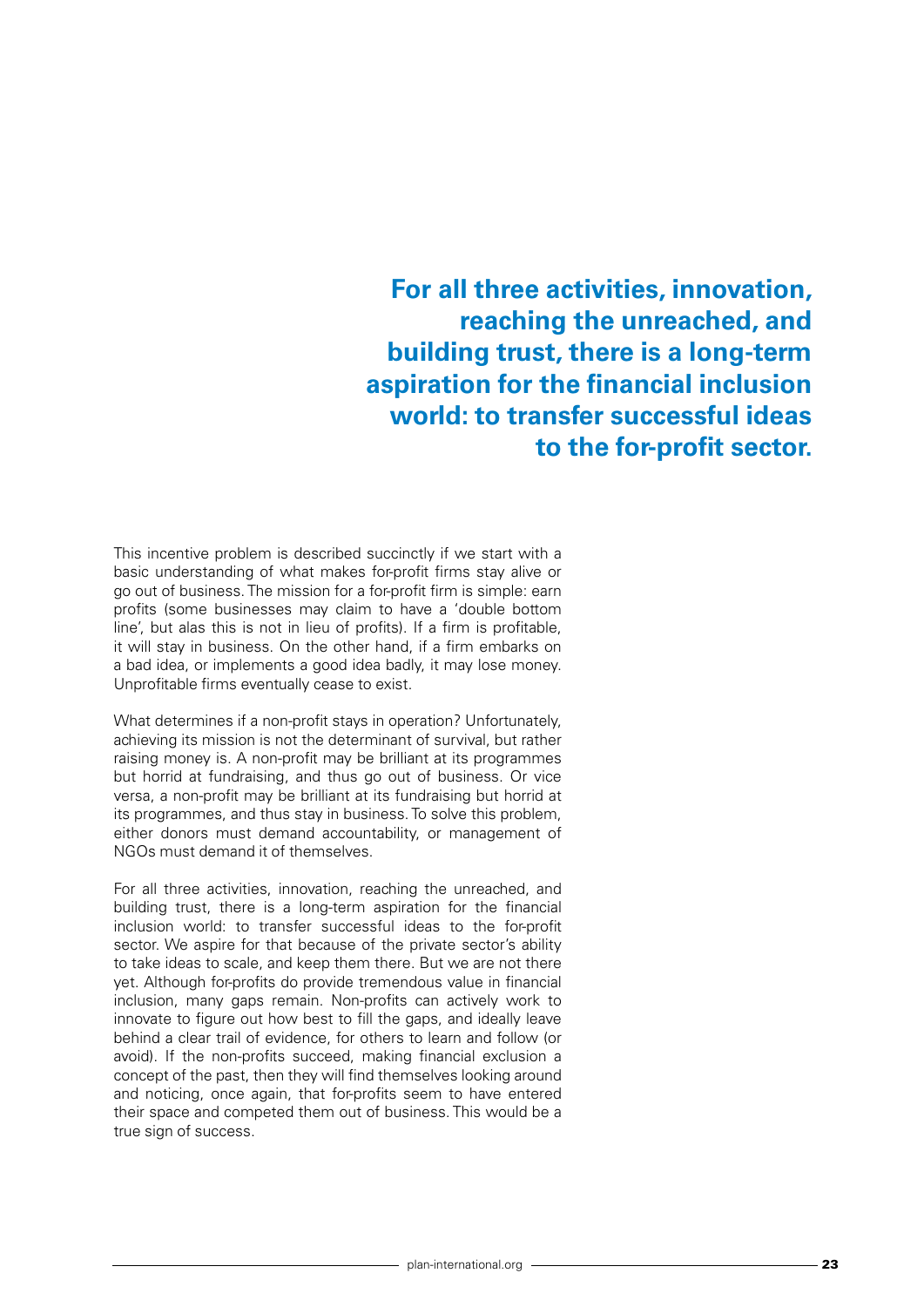# <span id="page-25-0"></span>**Bibliography**

Accion International, FINCA, Grameen Foundation, Opportunity International, Unitus, and Women's World Banking. 2013. "*Measuring the Impact of Microfinance: Our Perspective*." Accessed December 14. [http://www.accion.org/](http://www.accion.org/Document.Doc?id=794) [Document.Doc?id=794.](http://www.accion.org/Document.Doc?id=794)

Acemoglu, Daron, and James A Robinson. 2012. *Why Nations Fail: The Origins of Power, Prosperity, and Poverty*. New York: Crown Publishers.

Angelucci, Manuela, Dean Karlan, and Jonathan Zinman. 2013. "*Win Some Lose Some? Evidence from a Randomized Microcredit Program Placement Experiment by Compartamos Banco.*" Working Paper.

Attanasio, Augsburg, Britta Augsburg, Ralph de Haas, Fitz Fitzsimons, and Heike Harmgart. 2011. "*Group Lending or Individual Lending? Evidence from a Randomised Field Experiment in Mongolia.*" EBRD Working Paper 136 (December).

Augsburg, Britta, Ralph de Haas, Heike Harmgart, and Costas Meghir. 2012. "*Microfinance at the Margin: Experimental Evidence from Bosnia and Herzegovina*." Working Paper (September).

Banerjee, Abhijit, Timorthy Besley, and Timothy Guinnane. 1994. "*Thy Neighbor's Keeper: The Design of a Credit Cooperative with Theory and a Test*." Quarterly Journal of Economics 109 (2): 491–515.

Banerjee, Abhijit, Esther Duflo, Rachel Glennerster, and Cynthia Kinnan. 2013. "*The Miracle of Microfinance? Evidence from a Randomized Evaluation*". Working paper.

Banerjee, Abhijit, Esther Duflo, and Dean Karlan. 2009. "*The Role of Microfinance.*" Guest Post on Nicholas Kristof's New York Times Blog, On The Ground, December 28. [http://kristof.](http://kristof.blogs.nytimes.com/2009/12/28/the-role-of-microfinance/) [blogs.nytimes.com/2009/12/28/the-role-of-microfinance/](http://kristof.blogs.nytimes.com/2009/12/28/the-role-of-microfinance/).

Beaman, Lori, Dean Karlan, and Bram Thuysbaert. 2013. "*Saving for a (not So) Rainy Day: A Randomized Evaluation of Savings Groups in Mali*." Working Paper.

Bennett, Drake. 2009. "*Small Change.*" Boston Globe, September 20. [http://www.boston.com/bostonglobe/ideas/](http://www.boston.com/bostonglobe/ideas/articles/2009/09/20/small_change_does_microlending_actually_fight_poverty/) [articles/2009/09/20/small\\_change\\_does\\_microlending\\_](http://www.boston.com/bostonglobe/ideas/articles/2009/09/20/small_change_does_microlending_actually_fight_poverty/) [actually\\_fight\\_poverty/](http://www.boston.com/bostonglobe/ideas/articles/2009/09/20/small_change_does_microlending_actually_fight_poverty/).

Centre for Women Co-operative Development. 2012. "*Islamic Microfinance Case Study*." In Saudi Arabia.

Cole, Shawn, Xavier Gine, Jeremy Tobacman, Robert Townsend, Petia Topalova, and James Vickery. 2012. "*Barriers to Household Risk Management: Evidence from India*". Working Paper 09-116. Harvard Business School.

Colton, Charles Caleb. 1824. *Lacon, Or, Many Things in a Few Words: Addressed to Those Who Think*. S. Marks.

Crepon, Bruno, Florencia Devoto, Esther Duflo, and William Pariente. 2011. "*Impact of Microcredit in Rural Areas of Morocco: Evidence from a Randomized Evaluation*." M.I.T. Working Paper (March).

Field, Erica, Rohini Pande, John Papp, and Natalia Rigol. forthcoming. "*Does the Classic Microfinance Model Discourage Entrepreneurship among the Poor? Experimental Evidence from India.*" American Economic Review

Fischer, Greg, Dean Karlan, Margaret McConnell, and Pia Raffler. 2013. "*To Charge or Not to Charge: Evidence from a Health Products Experiment in Uganda.*" Working Paper.

Ghatak, Maitreesh, and Timothy Guinnane. 1999. "*The Economics of Lending with Joint Liability: A Review of Theory and Practice*." Journal of Development Economics 60 nl (October 1999): 195–228.

Grenny, Joseph. 2013. "*Email Correspondence from Joseph Grenny to Dean Karlan*", October 22.

Karlan, Dean. 2007. "*Social Connections and Group Banking*." Economic Journal 117 (517) (February): F52–84.

Karlan, Dean, and Sendhil Mullainathan. 2007. "*Rigidity in Microfinancing: Can One Size Fit All?*" QFinance (December). [http://www.qfinance.com/financing-best-practice/rigidity-in](http://www.qfinance.com/financing-best-practice/rigidity-in-microfinancing-can-one-size-fit-all?page=1)[microfinancing-can-one-size-fit-all?page=1](http://www.qfinance.com/financing-best-practice/rigidity-in-microfinancing-can-one-size-fit-all?page=1).

Karlan, Dean, Isaac Osei-Akoto, Robert Darko Osei, and Christopher R. Udry. 2013. "*Agricultural Decisions after Relaxing Credit and Risk Constraints.*" Yale University Economic Growth Center Working Paper. doi:10.2139/ ssrn.2169548. [http://www.ssrn.com/abstract=2169548.](http://www.ssrn.com/abstract=2169548)

Karlan, Dean, and Jonathan Zinman. 2008. "*Credit Elasticities in Less Developed Economies: Implications for Microfinance.*" American Economic Review 98 (3).

Karlan, Dean, and Jonathan Zinman. 2010. "*Expanding Credit Access: Using Randomized Supply Decisions to Estimate the Impacts*." Review of Financial Studies 23 (1): 433–464.

Karlan, Dean, and Jonathan Zinman. 2011. "*Microcredit in Theory and Practice: Using Randomized Credit Scoring for Impact Evaluation.*" Science 332 (6035) (June 10): 1278–1284.

Karlan, Dean, and Jonathan Zinman. 2013. "*Long-Run Price Elasticities of Demand for Microcredit: Evidence from a Countrywide Field Experiment in Mexico.*"

Nobel Committee. 2006. "*Nobel Peace Prize for 2006 to Muhammad Yunus and Grameen Bank - Press Release*." [http://](http://www.nobelprize.org/nobel_prizes/peace/laureates/2006/press.html) [www.nobelprize.org/nobel\\_prizes/peace/laureates/2006/](http://www.nobelprize.org/nobel_prizes/peace/laureates/2006/press.html) [press.html](http://www.nobelprize.org/nobel_prizes/peace/laureates/2006/press.html).

Rutherford, Stuart. 2000. *The Poor and Their Money*. New Delhi: Oxford University Press.

Tarozzi, Alessandro, Jaikishan Desai, and Kristin Johnson. 2013. "*On the Impact of Microcredit: Evidence from a Randomized Intervention in Rural Ethiopia*." UPF Working Paper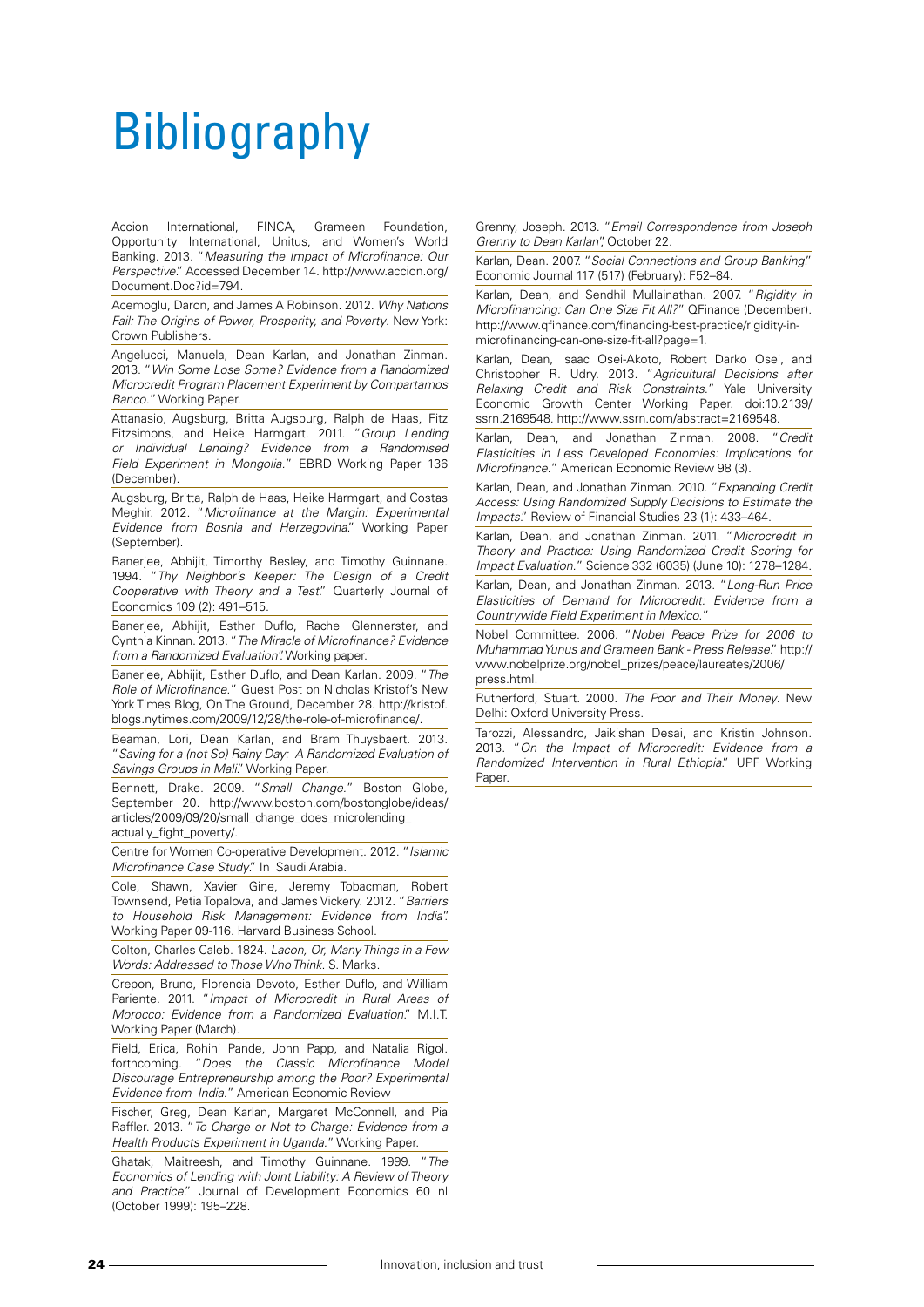### <span id="page-26-0"></span>**Footnotes**

1. For simplicity, I am treating "requiring subsidy" as synonymous with "NGO," since these often but not always are aligned as such. My focus here, however, is on the role of subsidies in financial inclusion, and not the legal structure of the entity.

2. However, media reports of the lack of impact are often exaggerated, despite the authors' public efforts to correctly characterise the results. For example, see a Boston globe article *(Bennett 2009)* and response *(Banerjee, Duflo, and Karlan 2009)*.

3. Naturally the microcredit supporters are not a monolithic being with only one view, and one can find ambitious as well as modest claims about the impact of microcredit from microcredit institutions. For an example of the more ambitious claims, one press release from 2006, signed by six of the leading microcredit institutions in response to the randomised trials discussed in the above paragraph, stated that "Increased income generated from these businesses allows them to pay school fees to educate their children, stabilise food sources, and pay for other expenses that lead to the improvement of the health and well-being of their families." *(Accion International et al. 2013)*.

4. See Centre for Women Co-operative Development *(2012)*.